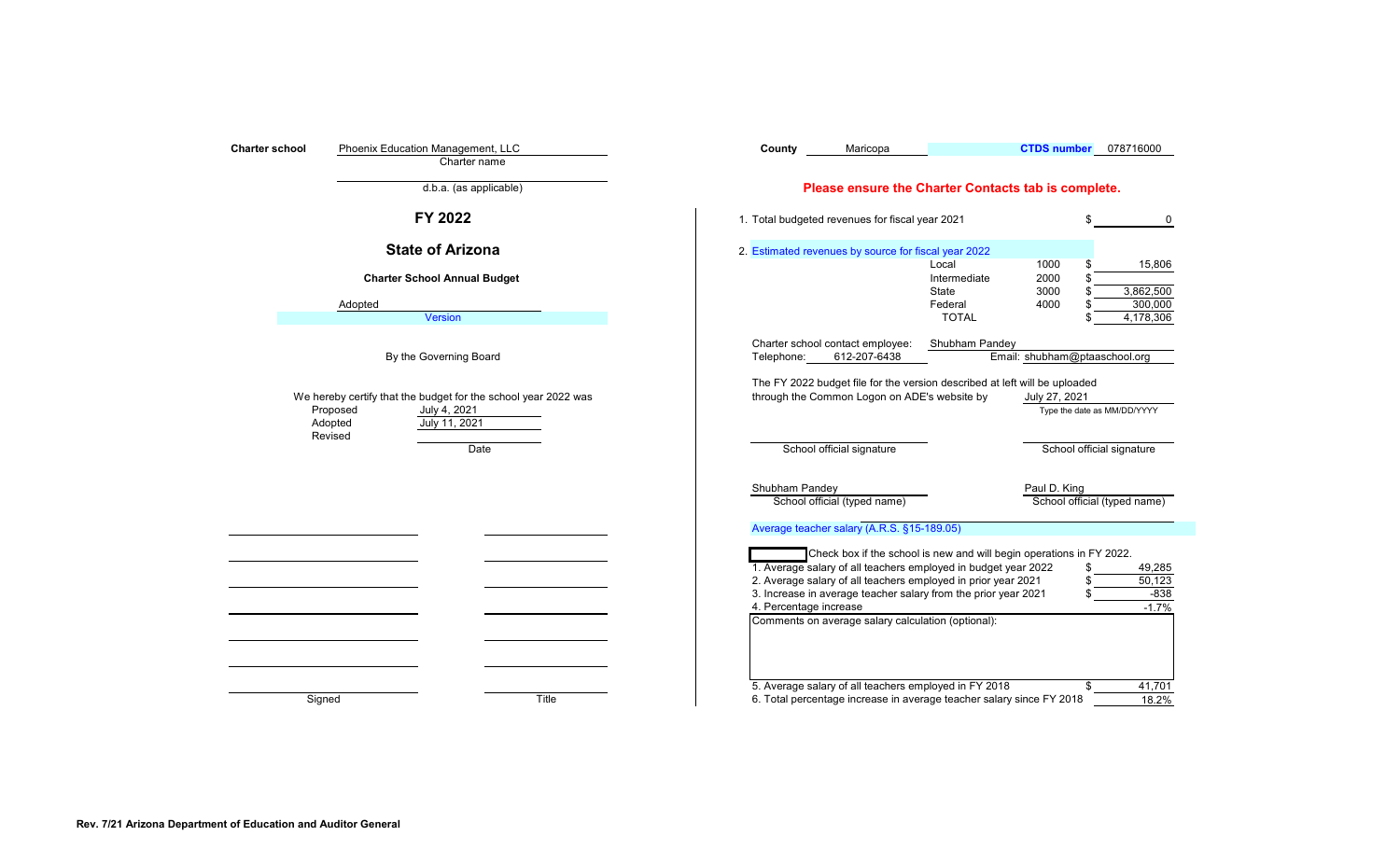#### Charter school County Maricopa CTDS number 078716000 Phoenix Education Management, LLC

|                                                                                                     |                   | <b>Charter contact information</b> |            |                            |                  |  |  |  |
|-----------------------------------------------------------------------------------------------------|-------------------|------------------------------------|------------|----------------------------|------------------|--|--|--|
|                                                                                                     | Prefix            | First name                         | Last name  | Email address              | Telephone number |  |  |  |
| <b>Charter Representative</b>                                                                       | Mr.               | Shubham                            | Pandey     | shubham@ptaaschool.org     | 612-207-6438     |  |  |  |
| <b>Charter Representative</b>                                                                       |                   |                                    |            |                            |                  |  |  |  |
| <b>Executive Assistant to Charter Representative</b>                                                |                   |                                    |            |                            |                  |  |  |  |
| <b>Business Manager</b>                                                                             | Mr.               | Paul                               | King       | pking@ptaaschool.org       | 469-235-3452     |  |  |  |
| <b>Business Consultant</b>                                                                          |                   |                                    |            |                            |                  |  |  |  |
| AzEDS/ADM Data Coordinator                                                                          | Mr.               | Eric                               | Stansberry | estansberry@ptaaschool.org | 602-305-8865     |  |  |  |
| <b>SPED Data Coordinator</b>                                                                        |                   |                                    |            |                            |                  |  |  |  |
| Poverty Coordinator                                                                                 |                   |                                    |            |                            |                  |  |  |  |
| Assessments Coordinator                                                                             |                   |                                    |            |                            |                  |  |  |  |
| <b>Curriculum Coordinator</b>                                                                       | IDr.              | Derrick                            | Love       | dlove@ptaaschool.org       | 602-305-8865     |  |  |  |
| Information Technology (IT) Director                                                                | Mr.               | Koffi                              | Avekoe     | jp@ptaaschool.org          | 602-305-8865     |  |  |  |
| Governing Board Member                                                                              | Mr.               | Kyle                               | Campbell   | Kyle.Campbell@colliers.com | 480-650-3326     |  |  |  |
| Governing Board Member                                                                              | Ms.               | Irene                              | Carroll    | icarroll@fundingthegap.com | 480-442-0407     |  |  |  |
| Governing Board Member                                                                              | Ms.               | Shannon                            | Houston    | shouston@ptaaschool.org    | 612-207-6438     |  |  |  |
| Governing Board Member                                                                              | Mr.               | Todd                               | Noel       | Todd.Noel@colliers.com     | 602-692-8290     |  |  |  |
| Governing Board Member                                                                              | Mr.               | Shubham                            | Pandey     | shubham@ptaaschool.org     | 612-207-6438     |  |  |  |
| Governing Board Member                                                                              |                   |                                    |            |                            |                  |  |  |  |
| Governing Board Member                                                                              |                   |                                    |            |                            |                  |  |  |  |
| Governing Board Member                                                                              |                   |                                    |            |                            |                  |  |  |  |
| Governing Board Member                                                                              |                   |                                    |            |                            |                  |  |  |  |
|                                                                                                     |                   |                                    |            |                            |                  |  |  |  |
|                                                                                                     |                   | Select from drop-down              |            |                            |                  |  |  |  |
| Student Information System (SIS) Vendor                                                             |                   | PowerSchool (PowerSchool)          |            |                            |                  |  |  |  |
| Accounting Information System                                                                       | <b>QuickBooks</b> |                                    |            |                            |                  |  |  |  |
| Is the Charter exempt from the Uniform System of<br>Financial Records for Charter Schools (USFRCS)? |                   | No                                 |            |                            |                  |  |  |  |
|                                                                                                     |                   |                                    |            |                            |                  |  |  |  |

Charter's website address www.ptaaschoolaz.org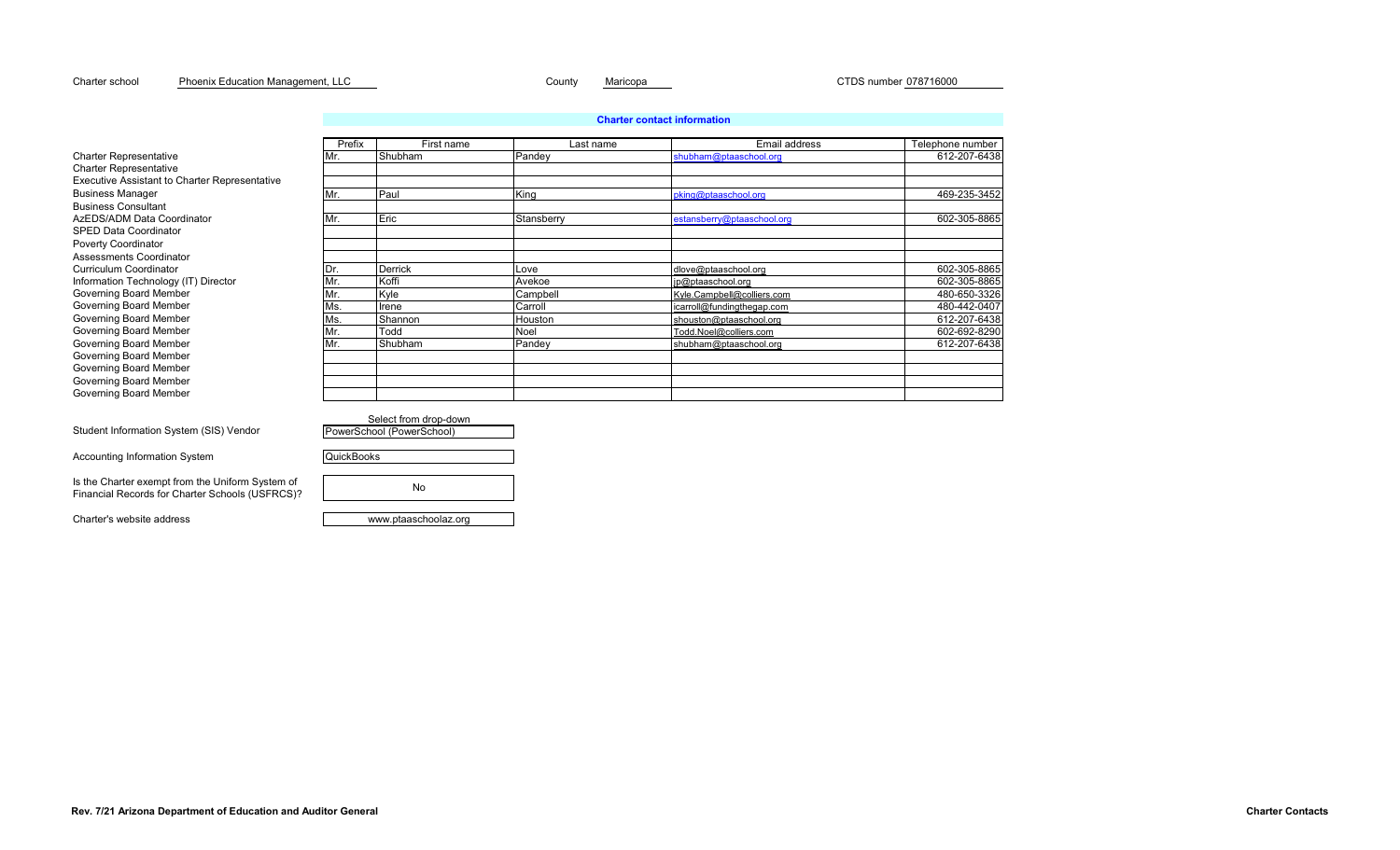<span id="page-2-0"></span>

| Charter school<br>Phoenix Education Management, LLC          |                   |                 |                 | County     | Maricopa       |          |                | CTDS number    | 078716000 |
|--------------------------------------------------------------|-------------------|-----------------|-----------------|------------|----------------|----------|----------------|----------------|-----------|
|                                                              |                   |                 |                 | Purchased  |                |          | Totals         |                |           |
| Expenses                                                     |                   |                 | Employee        | services   |                |          | Prior          | <b>Budget</b>  | %         |
|                                                              |                   | <b>Salaries</b> | <b>benefits</b> | 6300.6400. | Supplies       | Other    | year           | year           | Increase/ |
| 1000 Schoolwide Project and 1500-1999 Other Special Projects |                   | 6100            | 6200            | 6500       | 6600           | 6800     | 2021           | 2022           | decrease  |
| 100 Regular education                                        |                   |                 |                 |            |                |          |                |                |           |
| 1000 Instruction                                             | $\mathbf 1$       | 775,922         | 156,529         | 197,255    | 160,076        |          | $\mathbf 0$    | 1,289,782      |           |
| Support services                                             |                   |                 |                 |            |                |          |                |                |           |
| 2100 Students                                                | 2                 | 75,129          | 11,269          | 8,561      | 17,466         |          | $\mathbf 0$    | 112,425        | 2.        |
| 2200 Instruction                                             | 3                 | 87,326          | 15,719          |            | 23,154         |          | $\mathbf 0$    | 126.199        | 3.        |
| 2300 General administration                                  |                   | 234,921         | 35,353          | 44,810     | 5.170          |          | $\overline{0}$ | 320,254        | 4.        |
| 2400 School administration                                   |                   | 108,268         | 19,488          | 65,369     |                |          | $\overline{0}$ | 193,125        | 5.        |
| 2500 Central services                                        | 6                 | 83,894          | 12,584          |            |                |          | $\overline{0}$ | 96,478         | 6.        |
| 2600 Operation & maintenance of plant                        |                   | 242.063         | 36.309          | 817,808    | 83.407         |          | $\mathbf 0$    | 1.179.587      | 7.        |
|                                                              | 8                 |                 |                 |            |                |          |                |                |           |
| 2900 Other support services                                  | $\mathbf{Q}$      |                 |                 |            |                |          | 0              | 0              | 8.        |
| 3000 Operation of noninstructional services                  |                   |                 |                 | 100,425    |                |          | $\mathbf 0$    | 100,425        | 9.        |
| 4000 Facilities acquisition & construction                   | 10                |                 |                 |            |                |          | $\mathbf 0$    | $\mathbf{0}$   | 10.       |
| 5000 Debt service                                            | 11                |                 |                 |            |                | 11.588   | $\mathbf 0$    | 11,588         | 11.       |
| 610 School-sponsored cocurricular activities                 | 12.               |                 |                 |            |                |          | 0              | $\Omega$       | 12.       |
| 620 School-sponsored athletics                               | 13.               |                 |                 | 41,213     | 5,137          |          | $\overline{0}$ | 46,350         | 13.       |
| 630, 700, 800, 900 Other programs                            | 14                |                 |                 |            |                |          | $\overline{0}$ | $\Omega$       | 14.       |
| Subtotal (lines 1-14)                                        | 15.               | 1,607,523       | 287,251         | 1,275,441  | 294,410        | 11,588   | $\mathbf 0$    | 3,476,213      | 15.       |
| 200 Special education                                        |                   |                 |                 |            |                |          |                |                |           |
| 1000 Instruction                                             | 16.               | 61,610          | 8,001           | 61,857     |                |          | $\mathbf{0}$   | 131,468        | 16.       |
| Support services                                             |                   |                 |                 |            |                |          |                |                |           |
| 2100 Students                                                | 17.               | 57,948          | 7,302           |            |                |          | 0              | 65,250         | 17.       |
| 2200 Instruction                                             | 18.               |                 |                 | 182,801    |                |          | $\overline{0}$ | 182,801        | 18.       |
| 2300 General administration                                  | 19.               | 57,945          | 7.532           |            | 603            |          | $\mathbf 0$    | 66.080         | 19.       |
| 2400 School administration                                   | 20                |                 |                 |            |                |          | 0              | 0              | 20.       |
| 2500 Central services                                        | 21                |                 |                 |            |                |          | $\mathbf 0$    | $\mathbf 0$    | 21.       |
| 2600 Operation & maintenance of plant                        | 22                |                 |                 |            |                |          | $\mathbf 0$    | 0              | 22.       |
| 2900 Other support services                                  | 23                |                 |                 |            |                |          | $\Omega$       | $\Omega$       | 23.       |
| 3000 Operation of noninstructional services                  | 24                |                 |                 |            |                |          | $\mathbf 0$    | 0              | 24.       |
| 4000 Facilities acquisition & construction                   | 25.               |                 |                 |            |                |          | $\overline{0}$ | $\overline{0}$ | 25.       |
| 5000 Debt service                                            | 26                |                 |                 |            |                |          | $\overline{0}$ | $\overline{0}$ | 26.       |
| Subtotal (lines 16-26)                                       | 27                | 177,503         | 22,835          | 244,658    | 603            | 0        | 0              | 445,599        | 27.       |
|                                                              |                   |                 |                 |            |                |          |                |                |           |
| 400 Pupil transportation                                     | $\overline{28}$   |                 |                 | 46,350     |                |          | $\mathbf 0$    | 46,350         | 28.       |
| 530 Dropout prevention programs                              | 29.               |                 |                 |            |                |          | $\mathbf 0$    | 0              | 29.       |
| 540 Joint career & technical ed. & vocational ed. center     | 30.               |                 |                 |            |                |          | $\overline{0}$ | $\overline{0}$ | 30.       |
| 550 K-3 Reading                                              | $\overline{31}$   |                 |                 |            |                |          | $\overline{0}$ | $\mathbf{0}$   | 31.       |
| Subtotal (lines 15 and 27-31)                                | 32.               | 1,785,026       | 310,086         | 1,566,449  | 295,013        | 11,588   | 0              | 3,968,162      | 32.       |
| 1010 Classroom Site Project (from page 3, line 6)            | $\overline{33}$ . | 140,008         | 8,339           | 4,341      | $\Omega$       |          | $\mathbf 0$    | 152,688        | 33.       |
| 1020 Instructional Improvement Project (from page 2, line 5) | 34.               |                 |                 |            |                |          | 0              | 29,000         | 34.       |
| 1071 English Language Learner Project (from page 4, line 11) | 35.               | $\mathbf 0$     | 0               | 0          | $\Omega$       | $\Omega$ | $\mathbf 0$    | 0              | 35.       |
| 1072 Compensatory Instruction Project (from page 4, line 22) | 36.               | $\overline{0}$  | $\overline{0}$  | 0          | $\overline{0}$ | $\Omega$ | $\overline{0}$ | $\overline{0}$ | 36.       |
| 1100-1499 Federal and State projects (from page 2, line 33)  | 37.               |                 |                 |            |                |          | $\mathbf 0$    | $\mathbf 0$    | 37.       |
| Total (lines 32-37)                                          | $\overline{38}$   | 1,925,034       | 318,425         | 1,570,790  | 295,013        | 11,588   | $\overline{0}$ | 4,149,850      | 38.       |
|                                                              |                   |                 |                 |            |                |          |                |                |           |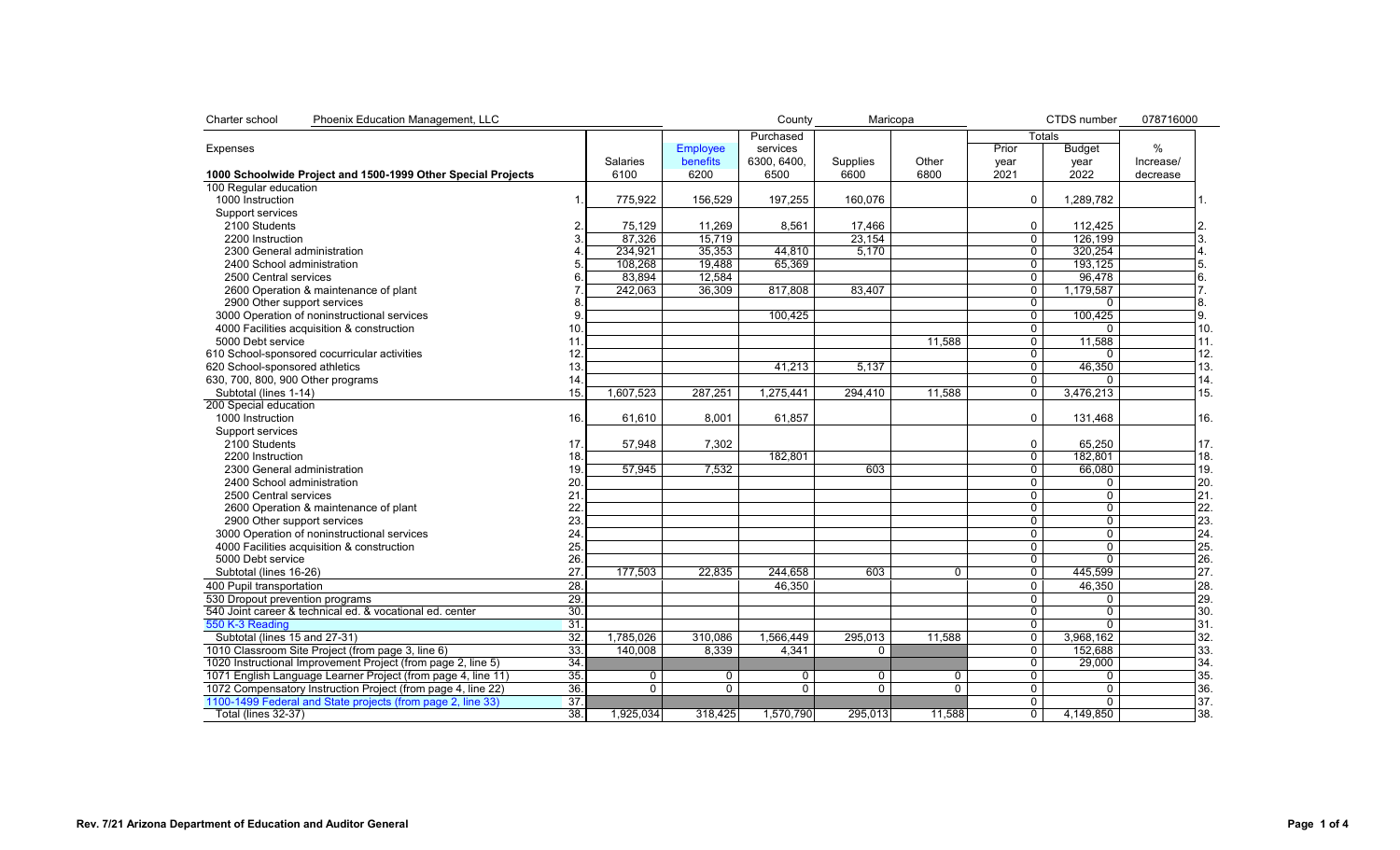#### <span id="page-3-0"></span>Charter school Phoenix Education Management, LLC County Maricopa CTDS number 078716000

| <b>Federal and State projects</b> |  |
|-----------------------------------|--|

|                                                          |                |                    |                    |                                                                              |              |                | Program 200                  | Program 200      |  |
|----------------------------------------------------------|----------------|--------------------|--------------------|------------------------------------------------------------------------------|--------------|----------------|------------------------------|------------------|--|
|                                                          | Prior year     | <b>Budget year</b> |                    |                                                                              |              |                | prior year                   | budget year      |  |
| 1100-1399 Federal projects                               | 2021           | 2022               |                    |                                                                              |              |                | 2021                         | 2022             |  |
| 1. 1100-1130 ESEA Title I-Helping Disadvantaged Children | $\mathbf 0$    | $0\vert 1.$        |                    | 1. Total all disability classifications                                      |              |                | $\Omega$                     | 445,599          |  |
| 2. 1140-1150 ESEA Title II-Prof. Dev. And Technology     | $\mathbf 0$    | $0\sqrt{2}$ .      |                    | 2. Gifted education                                                          |              |                | $\Omega$                     | $\mathbf{0}$     |  |
| 3. 1160 ESEA Title IV-21st Century Schools               | $\mathbf 0$    | $0\vert 3$ .       |                    | 3. ELL incremental costs                                                     |              |                | $\Omega$                     | $\mathbf{0}$     |  |
| 4. 1170-1180 ESEA Title V-Promote Informed Parent Choice | $\mathbf 0$    | $\mathbf{0}$       | $\overline{4}$     | 4. ELL compensatory instruction                                              |              |                | $\Omega$                     | $\mathbf{0}$     |  |
| 5. 1190 ESEA Title III-Limited Eng. & Immigrant Students | $\overline{0}$ | 0 <sup>75</sup>    |                    | 5. Remedial education                                                        |              |                | $\Omega$                     | $\mathbf{0}$     |  |
| 6. 1200 ESEA Title VII-Indian Education                  | $\mathbf 0$    | $\overline{0}$ 6.  |                    | 6. Vocational and technical ed.                                              |              |                | $\Omega$                     | $\overline{0}$ ( |  |
| 7. 1210 ESEA Title VI-Flexibility and Accountability     | $\mathbf 0$    | $0T$ .             |                    | 7. Career education                                                          |              |                | 0                            | $\mathbf{0}$     |  |
| 8. 1220 IDEA, Part B                                     | $\mathbf 0$    | $0^{\circ}8$ .     |                    | 8. Total (lines 1-7)                                                         |              |                | $\Omega$                     | 445,599 8        |  |
| 9. 1230 Johnson-O'Malley                                 | $\mathbf 0$    | $\overline{0}$ 9.  |                    |                                                                              |              |                |                              |                  |  |
| 10. 1240 Workforce Investment Act                        | $\mathbf 0$    | $\mathbf 0$        | 10.                | 9. Expenses budgeted for transporting students with disabilities (as defined |              |                |                              | 0 <sup>9</sup>   |  |
| 11. 1250 AEA-Adult Education                             | $\mathbf 0$    | $\mathbf 0$        | 11.                | in A.R.S. §15-761) unique to the IEP                                         |              |                |                              |                  |  |
| 12. 1260-1270 Vocational Education-Basic Grants          | $\mathbf 0$    | $\pmb{0}$          | 12.                |                                                                              |              |                |                              |                  |  |
| 13. 1280 ESEA Title X-Homeless Education                 | $\mathbf 0$    | $\mathbf 0$        | 13.                | <b>Instructional Improvement Project</b>                                     |              |                |                              |                  |  |
| 14. 1290 Medicaid Reimbursement                          | $\overline{0}$ | $\mathbf 0$        | 14.                | Indicate amounts budgeted in Project 1020 for the following:                 |              |                |                              |                  |  |
| 15. 1300 Charter School Implementation Proj. (Stimulus)  | $\mathbf 0$    | $\mathbf 0$        | 15.                |                                                                              |              |                | Prior year                   | Budget year      |  |
| 16. 13 Impact Aid                                        | $\mathbf 0$    | $\pmb{0}$          | 16.                |                                                                              |              |                | 2021                         | 2022             |  |
| 17. 1310-1399 Other Federal Projects                     | $\Omega$       | $\Omega$           | 17.                | 1. Teacher compensation increases                                            |              |                | $\Omega$                     | $\Omega$         |  |
| 18. Total federal projects (lines 1-17)                  | $\Omega$       |                    | $0$ 18.            | 2. Class size reduction                                                      |              |                | 0                            | $\Omega$         |  |
| 1400-1499 State projects                                 |                |                    |                    | 3. Dropout prevention programs                                               |              |                | 0                            | $\Omega$         |  |
| 19. 1400 Vocational Education                            | $\mathbf 0$    |                    | $0$ 19.            | 4. Instructional improvement programs                                        |              |                | $\Omega$                     | 29,000           |  |
| 20. 1410 Early Childhood Block Grant                     | $\overline{0}$ | $\mathbf 0$        | 120.               | 5. Total Instructional Improvement (lines 1-4)                               |              |                | $\Omega$                     | 29,000           |  |
| 21. 1420 Extended School Year-Pupils with Disabilities   | $\mathbf 0$    | $\Omega$           | T21.               |                                                                              |              |                |                              |                  |  |
| 22. 1425 Adult Basic Education                           | $\mathbf 0$    | $\mathbf 0$        | 122.               | <b>Proposed ratios for</b>                                                   |              |                | Selected expenses by type    |                  |  |
| 23. 1430 Chemical Abuse Prevention Programs              | $\overline{0}$ | 0                  | 123.               | special education                                                            |              |                | (Must be included on page 1) |                  |  |
| 24. 1435 Academic Contests                               | $\mathbf 0$    |                    | $\overline{0}$ 24. | Teacher-pupil                                                                | 1 to<br>28.6 | Audit services |                              | 17,000           |  |
| 25. 1450 Gifted Education                                | $\mathbf 0$    |                    | $\overline{0}$ 25. | Staff-pupil                                                                  | 1 to $18.4$  |                | Classroom instruction        | 1,545,000        |  |
| 26. 1456 College Credit Exam Incentives                  | $\overline{0}$ |                    | $\overline{0}$ 26. |                                                                              |              |                |                              |                  |  |
| 27. 1457 Results-based Funding                           | $\mathbf 0$    |                    | $\overline{0}$ 27. | State equalization assistance budgeted                                       |              |                |                              |                  |  |
| 28. 1460 Environmental Special Plate                     | $\mathbf 0$    |                    | $\overline{0}$ 28. | for food service expenses                                                    |              |                |                              |                  |  |
| 29. 1465 Charter School Stimulus Fund                    | $\overline{0}$ |                    | $\overline{0}$ 29. | Enter the amount of State equalization assistance                            |              |                |                              |                  |  |
| <b>Arizona Industry Credentials Incentive</b><br>30.14   | $\mathbf 0$    |                    | $\overline{0}$ 30. | budgeted for food service, function 3100:                                    |              |                |                              | $\mathbf{0}$     |  |
| 31, 1470-1499 Other State Projects                       | $\mathbf 0$    |                    | $0$ 31.            |                                                                              |              |                |                              |                  |  |
| 32. Total State projects (lines 19-31)                   | $\overline{0}$ |                    | $\sqrt{0}$ 32.     | <b>Debt service</b>                                                          |              |                |                              |                  |  |
| 33. Total federal and State projects (lines 18 and 32)   | $\overline{0}$ |                    | $0$ 33.            | Interest 6850                                                                |              |                |                              | 11,588           |  |

| Prior year<br><b>Capital acquisitions</b>   |  | Budget year |  |                                                         |            |             |                                          |
|---------------------------------------------|--|-------------|--|---------------------------------------------------------|------------|-------------|------------------------------------------|
| 1. 0181 Intangible assets                   |  |             |  | <b>Estimated full-time equivalent teachers</b>          | Prior year | Budget year |                                          |
| 2. 0191 Land and land improvements          |  |             |  | $[A.R.S. §15-903(E)(2)]$                                | 2021       | 2022        |                                          |
| 3. 0192 Site improvements                   |  | 013.        |  | 1. Number of full-time equivalent certified teachers    |            |             |                                          |
| 4. 0194 Buildings and building improvements |  | 014         |  | 2. Number of full-time equivalent noncertified teachers |            |             |                                          |
| 5. 0196 Equipment                           |  | 015         |  | 3. Number of full-time equivalent contract teachers     |            |             |                                          |
| 6. 0198 Construction in progress            |  | 016.        |  |                                                         |            |             |                                          |
| 7. Total capital acquisitions (lines 1-6)   |  |             |  |                                                         |            |             |                                          |
|                                             |  |             |  |                                                         |            |             |                                          |
|                                             |  |             |  |                                                         |            |             | $5.00$ $\mid$<br>$20.00$ 2.<br>$3.00$ 3. |

8. Total capital acquisitions, if any, budgeted on lines 1-6 above for the K-3 Reading Program

# **[Special education programs by type](#page-17-0)**

|                            |            | Program 200   Program 200 |      |
|----------------------------|------------|---------------------------|------|
|                            | prior year | budget year               |      |
|                            | 2021       | 2022                      |      |
| disability classifications |            | 445,599                   | l 1. |
| ducation                   |            |                           | 12.  |
| remental costs             |            |                           | ΙЗ.  |
| npensatory instruction     |            |                           | 14.  |
| al education               |            |                           | 15.  |
| nal and technical ed.      |            |                           | 16.  |
| education                  |            |                           |      |
| nes 1-7)                   |            | 445,599 8.                |      |
|                            |            |                           |      |

# 13. **1280 [Instructional Improvement Project](#page-18-0)**<br>14. **Indicate amounts budgeted in Project** 1020 for the

| 14. 1290 Medicaid Reimbursement                         |  | 0114.   | Indicate amounts budgeted in Project 1020 for the following: |            |             |  |
|---------------------------------------------------------|--|---------|--------------------------------------------------------------|------------|-------------|--|
| 15. 1300 Charter School Implementation Proj. (Stimulus) |  | 0 15.   |                                                              | Prior year | Budget year |  |
| 16.13<br>Impact Aid                                     |  | 0 116.  |                                                              | 2021       | 2022        |  |
| 17 1310-1399 Other Federal Projects                     |  |         | . Teacher compensation increases                             |            |             |  |
| 18. Total federal projects (lines 1-17)                 |  | n 118.  | 2. Class size reduction                                      |            |             |  |
| 1400-1499 State projects                                |  |         | 3. Dropout prevention programs                               |            |             |  |
| 19. 1400 Vocational Education                           |  | $0$ 19. | 4. Instructional improvement programs                        |            | 29,000      |  |
| 20. 1410 Early Childhood Block Grant                    |  | 0120.   | 5. Total Instructional Improvement (lines 1-4)               |            | 29,000 5.   |  |
| 21 1420 Extended School Vear Pupils with Disabilities   |  |         |                                                              |            |             |  |

| <b>Proposed ratios for</b> |      |      | <b>Selected ex</b> |
|----------------------------|------|------|--------------------|
| special education          |      |      | (Must be incl      |
| er-pupil                   | 1 to | 28.6 | Audit services     |
| unil                       | 1 to | 18 4 | Classroom instruc  |

# 27. 1457 **[State equalization assistance budgeted](#page-18-2)**<br>28. **Property of the expenses**

| 28. | for food service expenses                         |  |
|-----|---------------------------------------------------|--|
| 29. | Enter the amount of State equalization assistance |  |
| 30. | budgeted for food service, function 3100:         |  |
|     |                                                   |  |

0 8.

**Redemption of principal** 

- 
- 

| Prior year | Budget year |
|------------|-------------|
| 2021       | 2022        |

| 2021 | 2022        |  |
|------|-------------|--|
|      | $5.00 - 1.$ |  |
|      | 20.00 2.    |  |
|      | $3.00$ 3.   |  |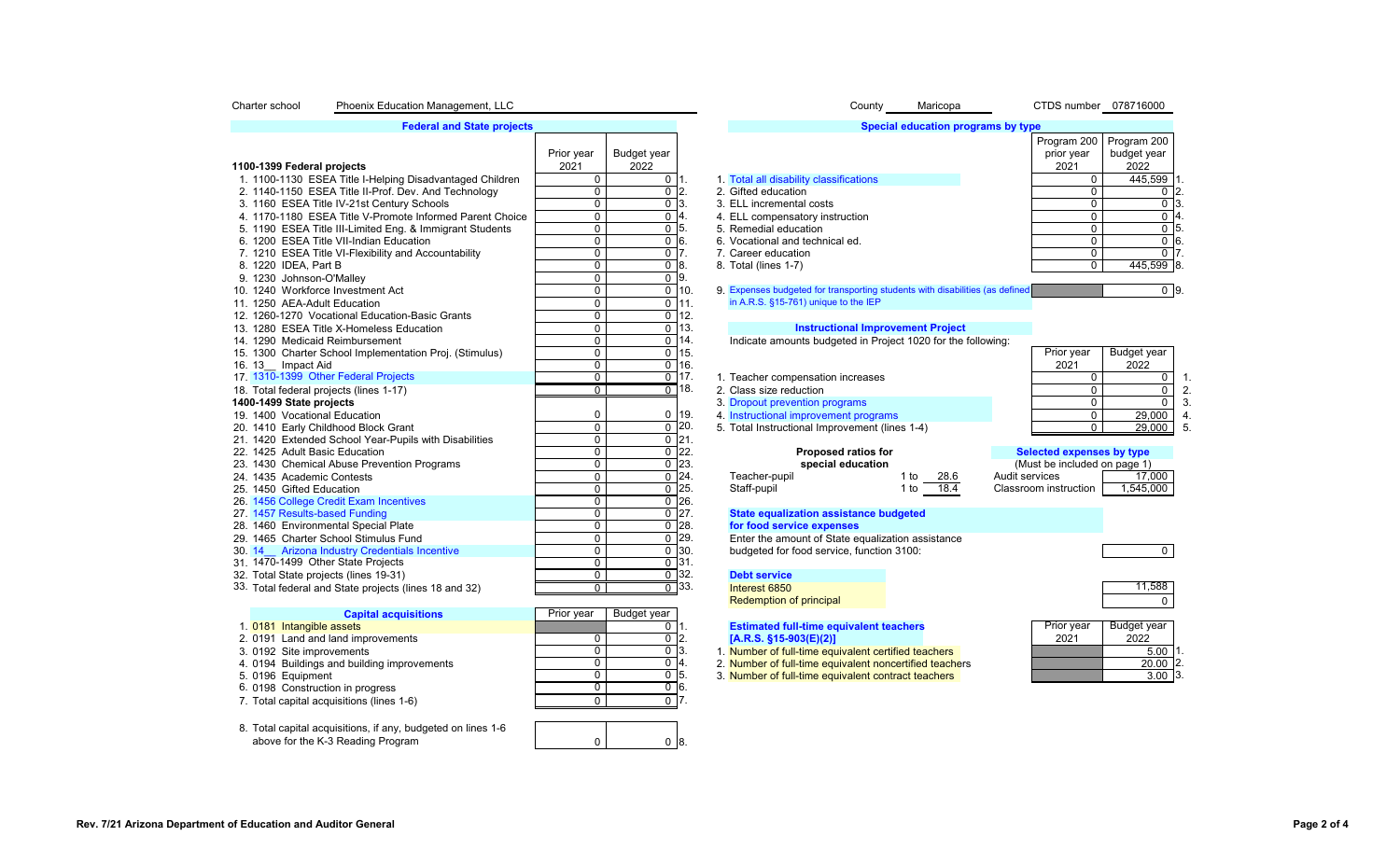<span id="page-4-0"></span>

|                                              |          | Employee | Purchased        |          | Totals     |             |           |
|----------------------------------------------|----------|----------|------------------|----------|------------|-------------|-----------|
| <b>Expenses</b>                              | Salaries | benefits | services         | Supplies | Prior year | Budget year | Increase/ |
|                                              | 6100     | 6200     | 6300, 6400, 6500 | 6600     | 2021       | 2022        | decrease  |
| <b>Classroom Site Project 1010</b>           |          |          |                  |          |            |             |           |
| 1000 Instruction                             | 140,008  | 8.339    | 4,341            |          |            | 152,688     |           |
| 2100 Support services-students               |          |          |                  |          |            |             |           |
| 2200 Support services-instruction            |          |          |                  |          |            |             |           |
| 2300 Support services-general administration |          |          |                  |          |            |             |           |
| 3300 Community services operations           |          |          |                  |          |            |             |           |
| Total Classroom Site Project (lines 1-5)     | 140,008  | 8,339    | 4,341            |          |            | 152,688     |           |

[Classroom Site Project 1010 budgeted property payments](#page-19-1)

**Redemption of principal** 

| $\frac{1}{2}$ of $\frac{1}{2}$ is a function of $\frac{1}{2}$ of $\frac{1}{2}$ of $\frac{1}{2}$ of $\frac{1}{2}$ of $\frac{1}{2}$ of $\frac{1}{2}$ of $\frac{1}{2}$ of $\frac{1}{2}$ of $\frac{1}{2}$ of $\frac{1}{2}$ of $\frac{1}{2}$ of $\frac{1}{2}$ of $\frac{1}{2}$ of $\frac{1}{2}$ of |  |
|-----------------------------------------------------------------------------------------------------------------------------------------------------------------------------------------------------------------------------------------------------------------------------------------------|--|
| <b>Property disbursements</b>                                                                                                                                                                                                                                                                 |  |
| Interest 6850                                                                                                                                                                                                                                                                                 |  |
| <b>Redemption of principal</b>                                                                                                                                                                                                                                                                |  |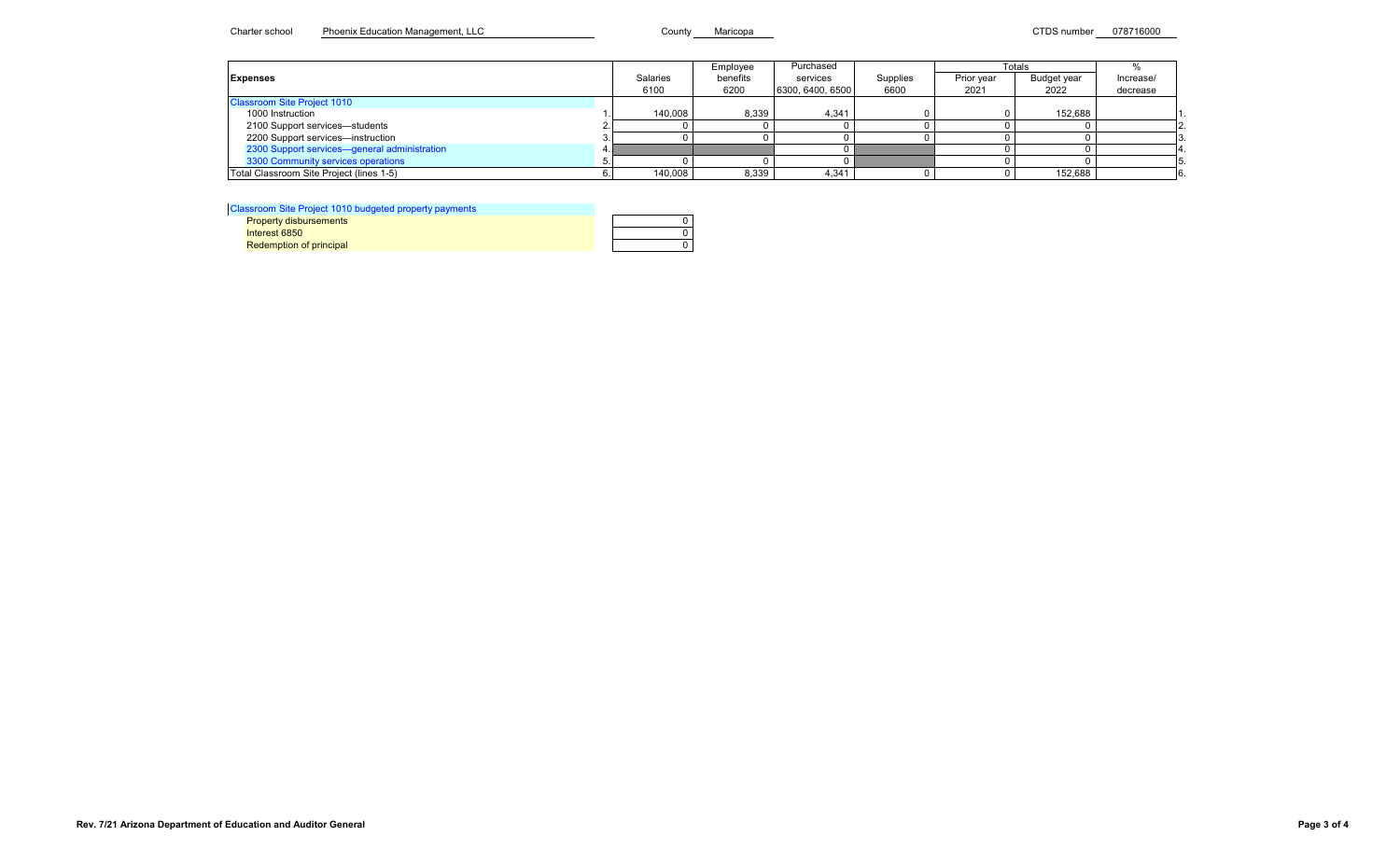|                                                |     |       | Number of     |          |          | Purchased   |          |             |            | Totals      |               |     |
|------------------------------------------------|-----|-------|---------------|----------|----------|-------------|----------|-------------|------------|-------------|---------------|-----|
|                                                |     |       | personnel     |          | Employee | services    |          |             |            |             | $\frac{0}{0}$ |     |
| <b>Expenses</b>                                |     | Prior | <b>Budget</b> | Salaries | benefits | 6300, 6400, | Supplies | Other       | Prior year | Budget year | Increase/     |     |
|                                                |     | year  | year          | 6100     | 6200     | 6500        | 6600     | 6800        | 2021       | 2022        | decrease      |     |
| English Language Learner Project - 1071        |     |       |               |          |          |             |          |             |            |             |               |     |
| 260 Special education-ELL incremental costs    |     |       |               |          |          |             |          |             |            |             |               |     |
| 1000 Instruction                               |     | 0.00  |               |          |          |             |          |             |            | $\Omega$    |               |     |
| Support services                               |     |       |               |          |          |             |          |             |            |             |               |     |
| 2100 Students                                  |     | 0.00  |               |          |          |             |          |             |            |             |               | 2.  |
| 2200 Instruction                               |     | 0.00  |               |          |          |             |          |             |            |             |               |     |
| 2300 General administration                    |     | 0.00  |               |          |          |             |          |             |            |             |               |     |
| 2400 School administration                     |     | 0.00  |               |          |          |             |          |             |            |             |               |     |
| 2500 Central services                          | ь.  | 0.00  |               |          |          |             |          |             |            |             |               | 6.  |
| 2600 Operation & maintenance of plant          |     | 0.00  |               |          |          |             |          |             |            |             |               |     |
| 2900 Other support services                    |     | 0.00  |               |          |          |             |          |             |            |             |               | I8. |
| Program 260 subtotal (lines 1-8)               |     | 0.00  | 0.00          |          | $\Omega$ | ∩           | $\Omega$ | $\Omega$    |            |             |               | 9.  |
| 430 Pupil Transportation-ELL incremental costs |     |       |               |          |          |             |          |             |            |             |               |     |
| Support services                               |     |       |               |          |          |             |          |             |            |             |               |     |
| 2700 Student transportation                    | 10. | 0.00  |               |          |          |             |          |             |            |             |               | 10  |
| Total expenses (lines 9 and 10)                | 11. | 0.00  | 0.00          |          | 0        |             | 0        | $\mathbf 0$ |            | 0           |               |     |

<span id="page-5-0"></span>Charter School Phoenix Education Management, LLC County Maricopa CTDS number 078716000

|                                                       |       | Number of |                 |          | Purchased   |          |       |            | <b>Totals</b> |           |     |
|-------------------------------------------------------|-------|-----------|-----------------|----------|-------------|----------|-------|------------|---------------|-----------|-----|
|                                                       |       | personnel |                 | Employee | services    |          |       |            |               | $\%$      |     |
| <b>Expenses</b>                                       | Prior | Budget    | <b>Salaries</b> | benefits | 6300, 6400, | Supplies | Other | Prior year | Budget year   | Increase/ |     |
|                                                       | year  | year      | 6100            | 6200     | 6500        | 6600     | 6800  | 2021       | 2022          | decrease  |     |
| Compensatory Instruction Project - 1072               |       |           |                 |          |             |          |       |            |               |           |     |
| 265 Special education-ELL compensatory instruction    |       |           |                 |          |             |          |       |            |               |           |     |
| 12.<br>1000 Instruction                               | 0.00  |           |                 |          |             |          |       | C          |               |           | 12. |
| Support services                                      |       |           |                 |          |             |          |       |            |               |           |     |
| 13.<br>2100 Students                                  | 0.00  |           |                 |          |             |          |       |            |               |           | 13. |
| 2200 Instruction<br>14.                               | 0.00  |           |                 |          |             |          |       |            |               |           | 14. |
| 2300 General administration<br>15.                    | 0.00  |           |                 |          |             |          |       |            |               |           | 15. |
| 2400 School administration<br>16.                     | 0.00  |           |                 |          |             |          |       |            |               |           | 16  |
| 2500 Central services<br>17                           | 0.00  |           |                 |          |             |          |       |            |               |           | 17. |
| 2600 Operation & maintenance of plant<br>18.          | 0.00  |           |                 |          |             |          |       |            |               |           | 18  |
| 2900 Other support services<br>19                     | 0.00  |           |                 |          |             |          |       |            |               |           | 19  |
| Program 265 subtotal (lines 12-19)<br>20.             | 0.00  | 0.00      |                 | 0        |             | $\Omega$ | 0     |            |               |           | 20. |
| 435 Pupil transportation-ELL compensatory instruction |       |           |                 |          |             |          |       |            |               |           |     |
| Support services                                      |       |           |                 |          |             |          |       |            |               |           |     |
| 21.<br>2700 Student transportation                    | 0.00  |           |                 |          |             |          |       | r          |               |           | 21  |
| 22.1<br>Total expenses (lines 20 and 21)              | 0.00  | 0.00      | $\Omega$        | 0        |             | $\Omega$ | 0     |            |               |           | 22. |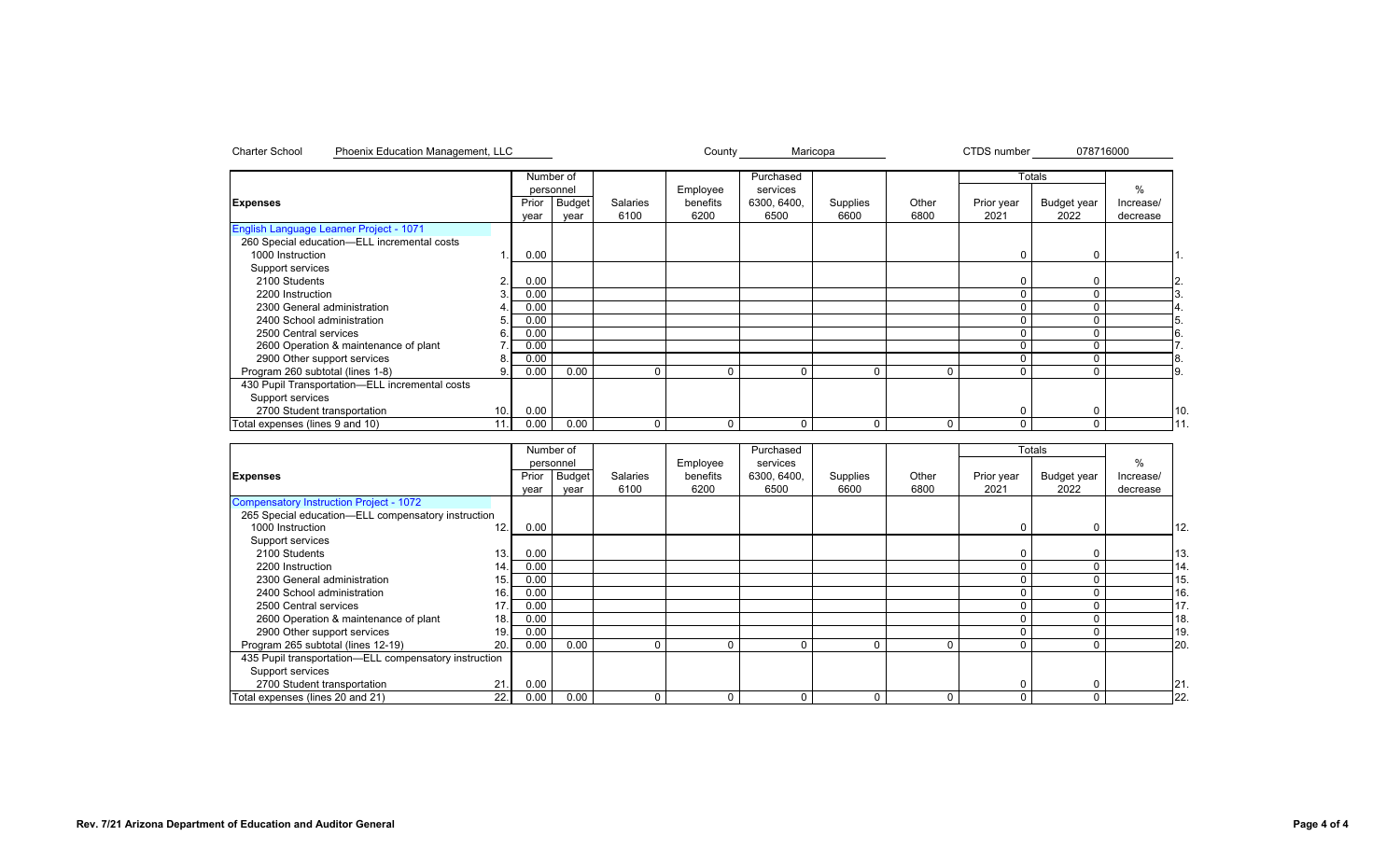## **FY 2022 Summary of charter school proposed budget**

## CTDS number 078716000

<span id="page-6-0"></span>

| 1000 Schoolwide Project                        |                    | Totals                     | $\frac{0}{6}$         |                                                                                             |                              |               |                    |        |
|------------------------------------------------|--------------------|----------------------------|-----------------------|---------------------------------------------------------------------------------------------|------------------------------|---------------|--------------------|--------|
|                                                |                    |                            |                       | The budget of Phoenix Education Management, LLC for fiscal year 2022 was officially propose |                              |               |                    |        |
|                                                | Prior year<br>2021 | <b>Budget year</b><br>2022 | Increase/<br>decrease | the Governing Board on July 04, 2021. The complete budget may be reviewed by contacting     |                              |               |                    |        |
| 100 Regular education<br>1000 Instruction      | $\Omega$           | 1,289,782                  |                       |                                                                                             |                              |               |                    |        |
| Support services                               |                    |                            |                       | Shubham Pandey at 6122076438 or shubham@ptaaschool.org.                                     |                              |               |                    |        |
| 2100 Students                                  |                    | 112.425                    |                       |                                                                                             |                              |               |                    |        |
|                                                | $\mathbf 0$        | 126.199                    |                       |                                                                                             |                              |               |                    |        |
| 2200 Instruction                               | $\mathbf 0$        |                            |                       |                                                                                             |                              | Totals        |                    | %      |
| 2300 General administration                    | $\mathbf{0}$       | 320,254                    |                       | <b>Special education programs</b>                                                           |                              | Prior year    | <b>Budget year</b> | Increa |
| 2400 School administration                     | $\mathbf{0}$       | 193,125                    |                       |                                                                                             |                              | 2021          | 2022               | decre  |
| 2500 Central services                          | $\mathbf 0$        | 96,478                     |                       | Total all disability classifications                                                        |                              | $\Omega$      | 445.599            |        |
| 2600 Operation & maintenance of plant          | $\mathbf 0$        | 1,179,587                  |                       | Gifted education                                                                            |                              | $\Omega$      | 0                  |        |
| 2900 Other support services                    | $\mathbf 0$        | $\Omega$                   |                       | <b>ELL</b> incremental costs                                                                |                              | $\Omega$      | $\Omega$           |        |
| 3000 Operation of noninstructional services    | $\mathbf 0$        | 100,425                    |                       | <b>ELL</b> compensatory instruction                                                         |                              | $\Omega$      | $\Omega$           |        |
| 4000 Facilities acquisition & construction     | $\mathbf 0$        | 0                          |                       | Remedial education                                                                          |                              | $\Omega$      | 0                  |        |
| 5000 Debt service                              | $\mathbf{0}$       | 11,588                     |                       | Vocational and technical ed.                                                                |                              | $\Omega$      | 0<br>$\Omega$      |        |
| 610 School-sponsored cocurricular activities   | $\mathbf 0$        | U                          |                       |                                                                                             | Career education<br>$\Omega$ |               |                    |        |
| 620 School-sponsored athletics                 | $\mathbf{0}$       | 46,350                     |                       | Total<br>$\overline{0}$                                                                     |                              |               |                    |        |
| 630, 700, 800, 900 Other programs              | $\mathbf 0$        | O.                         |                       |                                                                                             |                              |               |                    |        |
| Regular education subtotal                     | $\mathbf 0$        | 3,476,213                  |                       |                                                                                             | <b>Expenses by project</b>   |               |                    |        |
| 200 Special education                          |                    |                            |                       |                                                                                             |                              | <b>Totals</b> | $\%$               |        |
| 1000 Instruction                               | 0                  | 131,468                    |                       |                                                                                             | Prior year                   | Budget year   | Increase/          |        |
| Support services                               |                    |                            |                       |                                                                                             | 2021                         | 2022          | decrease           |        |
| 2100 Students                                  | 0                  | 65,250                     |                       | Schoolwide                                                                                  | $\mathbf 0$                  | 3,968,162     |                    |        |
| 2200 Instruction                               | $\overline{0}$     | 182.801                    |                       | <b>Classroom Site Project</b>                                                               | $\overline{0}$               | 152.688       |                    |        |
| 2300 General administration                    | $\mathbf 0$        | 66.080                     |                       | Instructional Improvement                                                                   | $\mathbf 0$                  | 29.000        |                    |        |
| 2400 School administration                     | $\mathbf{0}$       | $\Omega$                   |                       | English Language Learner                                                                    | $\Omega$                     | $\Omega$      |                    |        |
| 2500 Central services                          | $\mathbf{0}$       | 0                          |                       | <b>ELL Compensatory Instruction</b>                                                         | $\mathbf 0$                  | $\Omega$      |                    |        |
| 2600 Operation & maintenance of plant          | $\mathbf{0}$       | 0                          |                       | Federal projects                                                                            | $\mathbf 0$                  | $\Omega$      |                    |        |
| 2900 Other support services                    | $\mathbf 0$        | $\mathbf 0$                |                       | State projects                                                                              | $\Omega$                     | $\Omega$      |                    |        |
| 3000 Operation of noninstructional services    | $\mathbf 0$        | 0                          |                       | Capital acquisitions                                                                        | $\mathbf 0$                  | $\Omega$      |                    |        |
| 4000 Facilities acquisition & construction     | $\mathbf 0$        | $\Omega$                   |                       | <b>Total expenses</b>                                                                       | $\mathbf{0}$                 | 4,149,850     |                    |        |
| 5000 Debt service                              | $\mathbf 0$        | $\Omega$                   |                       |                                                                                             |                              |               |                    |        |
| Special education subtotal                     | $\mathbf{0}$       | 445,599                    |                       |                                                                                             | Average teacher salary       |               |                    |        |
| 400 Pupil transportation                       | $\overline{0}$     | 46,350                     |                       | Average salary of all teachers employed in the budget year 2022                             |                              |               | 49.285             |        |
| 530 Dropout prevention programs                | $\mathbf 0$        | 0                          |                       | Average salary of all teachers employed in the prior year 2021                              |                              |               | 50,123             |        |
| 540 Joint career & tech. ed. & voc. ed. center | $\mathbf 0$        | 0                          |                       | Increase in average teacher salary from the prior year 2021<br>(838)                        |                              |               |                    |        |
| 550 K 3 Reading                                | $\mathbf 0$        | $\Omega$                   |                       | Percentage increase<br>$-1.7%$                                                              |                              |               |                    |        |
| Total                                          | $\mathbf 0$        | 3,968,162                  |                       | Comments on average salary calculation (optional):                                          |                              |               |                    |        |
|                                                |                    |                            |                       |                                                                                             |                              |               |                    |        |

| 2200 Instruction                           | 126.199   |                                      | Totals     |             |           |
|--------------------------------------------|-----------|--------------------------------------|------------|-------------|-----------|
| 2300 General administration                | 320.254   | Special education programs           | Prior year | Budget year | Increase/ |
| 2400 School administration                 | 193.125   |                                      | 2021       | 2022        | decrease  |
| 2500 Central services                      | 96.478    | Total all disability classifications |            | 445.599     |           |
| 2600 Operation & maintenance of plant      | 1.179.587 | Gifted education                     |            |             |           |
| 2900 Other support services                |           | <b>IELL</b> incremental costs        |            |             |           |
| 000 Operation of noninstructional services | 100.425   | <b>ELL</b> compensatory instruction  |            |             |           |
| 000 Facilities acquisition & construction  |           | Remedial education                   |            |             |           |
| 00 Debt service                            | 11.588    | Vocational and technical ed.         |            |             |           |
| School-sponsored cocurricular activities   |           | Career education                     |            |             |           |
| School-sponsored athletics                 | 46.350    | Total                                |            | 445.599     |           |

|                                     | <b>Expenses by project</b> |                    |          |  |  |  |  |  |
|-------------------------------------|----------------------------|--------------------|----------|--|--|--|--|--|
|                                     |                            | Totals             | $\%$     |  |  |  |  |  |
|                                     | Prior year                 | <b>Budget year</b> |          |  |  |  |  |  |
|                                     | 2021                       | 2022               | decrease |  |  |  |  |  |
| Schoolwide                          | 0                          | 3,968,162          |          |  |  |  |  |  |
| <b>Classroom Site Project</b>       | 0                          | 152,688            |          |  |  |  |  |  |
| Instructional Improvement           | 0                          | 29,000             |          |  |  |  |  |  |
| English Language Learner            | 0                          | 0                  |          |  |  |  |  |  |
| <b>ELL Compensatory Instruction</b> | 0                          | 0                  |          |  |  |  |  |  |
| Federal projects                    | 0                          | 0                  |          |  |  |  |  |  |
| State projects                      | 0                          | 0                  |          |  |  |  |  |  |
| Capital acquisitions                | 0                          | 0                  |          |  |  |  |  |  |
| Total expenses                      | 0                          | 4.149.850          |          |  |  |  |  |  |

| Average teacher salary                                            |         |  |  |  |  |
|-------------------------------------------------------------------|---------|--|--|--|--|
| Average salary of all teachers employed in the budget year 2022   | 49,285  |  |  |  |  |
| Average salary of all teachers employed in the prior year 2021    | 50,123  |  |  |  |  |
| Increase in average teacher salary from the prior year 2021       | (838)   |  |  |  |  |
| Percentage increase                                               | $-1.7%$ |  |  |  |  |
| Comments on average salary calculation (optional):                |         |  |  |  |  |
|                                                                   |         |  |  |  |  |
|                                                                   |         |  |  |  |  |
|                                                                   |         |  |  |  |  |
| Average salary of all teachers employed in FY 2018                | 41,701  |  |  |  |  |
| Total percentage increase in average teacher salary since FY 2018 | 18.2%   |  |  |  |  |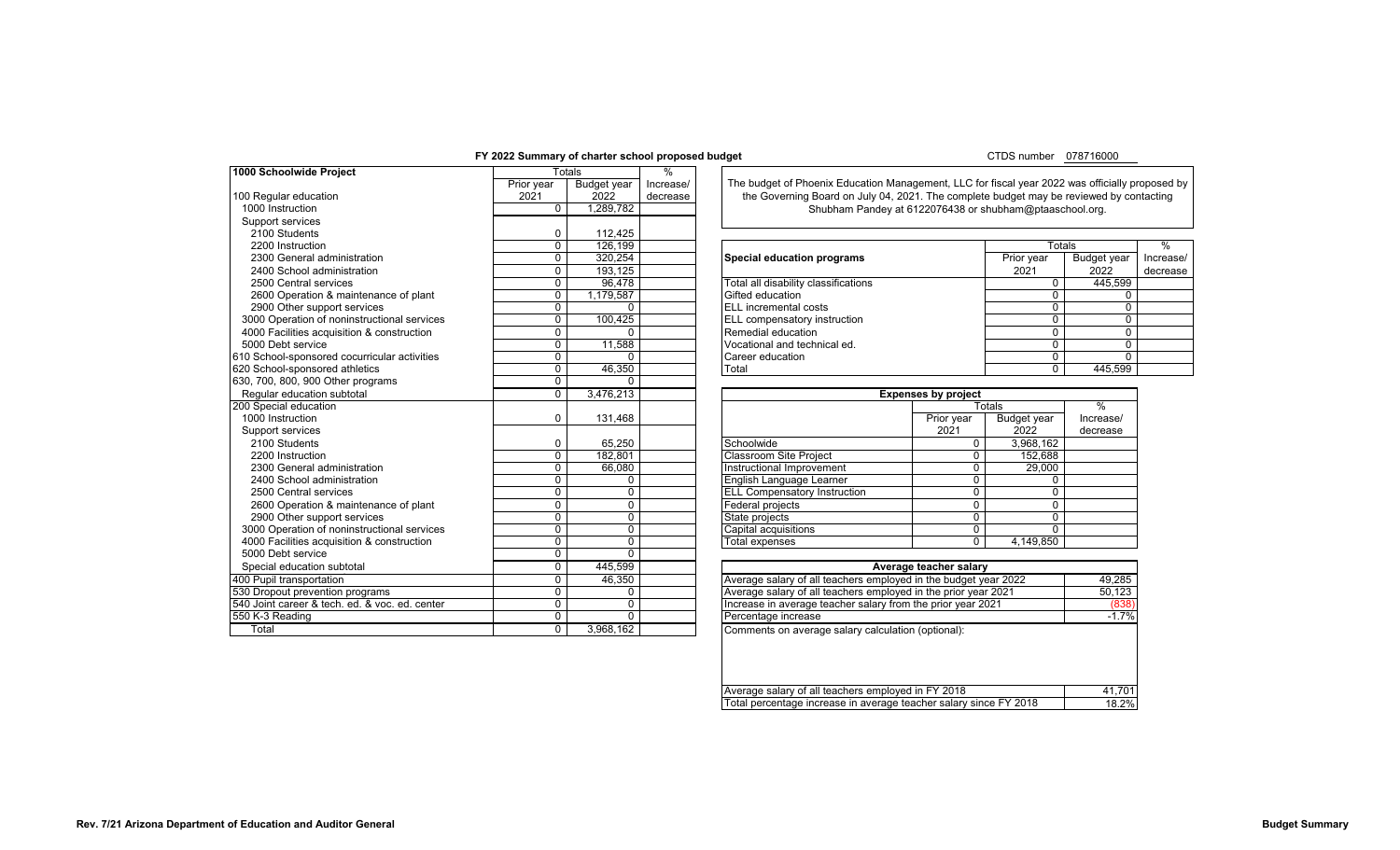Please **uncheck** each box that **does not** apply. Unchecking a box indicates the criteria does not apply to the charter school. If all boxes are unchecked,<br>the small school weight adjustment does not apply to the school.

For any boxes that are checked, please provide the required additional information described. Failure to provide complete and accurate information may<br>result in inaccurate State aid calculations and future corrections/ADM

Charter schools not sponsored by the Arizona State Board for Charter Schools should contact ADE's School Finance payment team by email at SFPaymentTeam@azed.gov.

|   |                                                                                                                                                                                                                                         | <b>Additional information</b> |
|---|-----------------------------------------------------------------------------------------------------------------------------------------------------------------------------------------------------------------------------------------|-------------------------------|
| x | The organizational structure or management agreement of your charter holder<br>Please enter the name of the<br>requires your charter holder or charter school to contract with a specific<br>management company.<br>management company. |                               |
| Χ | Please enter the name of any<br>The governing body of your charter holder has identical membership to another<br>other charter holder with<br>charter holder in this State.<br>identical membership.                                    |                               |
| X | Please enter the name of the<br>Your charter holder is a subsidiary of a corporation that has other subsidiaries<br>that are charter holders in this State.<br>corporation.                                                             |                               |
| X | Your charter holder holds more than 1 charter in this State.                                                                                                                                                                            |                               |

<span id="page-7-0"></span>Individual charter school counts<br>Enter total student counts for the charter school for PSD, K-8, and 9-12 students. Student count must be estimated student counts based on actual<br>registration of students. Actual registrati

| PSD-12 student count        | <b>PSD</b> | K-8       | 9-12  |
|-----------------------------|------------|-----------|-------|
| Non-AOI student count       |            |           |       |
| Full-time AOI student count |            |           |       |
| Part-time AOI student count |            |           |       |
| Total student count         | 0.000      | $0.000 =$ | 0.000 |

<span id="page-7-1"></span>Charter holder total charter school counts (complete only if 1 or more criteria above are checked)<br>Enter total student counts for PSD, K-8, and 9-12 students for all of the charter holder's affiliated charter schools. This

| PSD-12 student count        | <b>PSD</b> | K-8   | $9 - 12$ |
|-----------------------------|------------|-------|----------|
| Non-AOI student count       |            |       |          |
| Full-time AOI student count |            |       |          |
| Part-time AOI student count |            |       |          |
| Total student count         | 0.000<br>≕ | 0.000 | 0.000    |

**Support level weights (Group B weights) [A.R.S. §§15-943, 15-185 & 15-808]**

Student count add-ons<br>Before the 100th day in session, schools may use estimated student counts based on actual registration of students to determine the add-on weighted<br>counts or counts may be left blank. After the 100th

 $\Gamma$ 

 $\overline{\mathsf{T}}$ 

 $\overline{\phantom{a}}$ 

 $\overline{\phantom{0}}$ 

K-3 and K-3 Reading: ADM20—Summary Adjusted ADM Report

ELL: English Learners (ELL) Students Served in Programs Under A.R.S. §15-754, ELL20—English Language Learner Average Daily Membership Summary Report

Children with Disabilities: SPED20—Special Education Average Daily Membership Summary Report

|                                                                                                                       | Non-AOI<br>student count | AOI full-time<br>student count | AOI part-time<br>student count |
|-----------------------------------------------------------------------------------------------------------------------|--------------------------|--------------------------------|--------------------------------|
| 1. K-3 Reading                                                                                                        |                          |                                |                                |
| $2. K-3$                                                                                                              |                          |                                |                                |
| 3. English Learners (ELL)                                                                                             |                          |                                |                                |
| 4. Hearing Impairment (HI)                                                                                            |                          |                                |                                |
| 5. MD-R, A-R, and SID-R (1)                                                                                           |                          |                                |                                |
| 6. MD-SC, A-SC, and SID-SC (2)                                                                                        |                          |                                |                                |
| 7. Multiple Disabilities Severe Sensory Impairment                                                                    |                          |                                |                                |
| 8. Orthopedic Impairment (Resource)                                                                                   |                          |                                |                                |
| 9. Orthopedic Impairment (Self Contained)                                                                             |                          |                                |                                |
| 10. Preschool-Severe Delay (P-SD)                                                                                     |                          |                                |                                |
| 11. DD, ED, MIID, SLD, SLI, and OHI<br>(3)                                                                            |                          |                                |                                |
| 12. Emotional Disability (Private)                                                                                    |                          |                                |                                |
| 13. Moderate Intellectual Disability (MOID)                                                                           |                          |                                |                                |
| 14. Visual Impairment (VI)                                                                                            |                          |                                |                                |
| 15. Educational Programs for Gifted Pupils (G)                                                                        |                          |                                |                                |
| 16. Total weighted student count (lines 1 through 15)                                                                 | 0.000                    | 0.000                          | 0.000                          |
| NOTES:                                                                                                                |                          |                                |                                |
| (1) MD-R (Multiple Disabilities-Resource), A-R (Autism-Resource), and SID-R (Severe Intellectual Disability-Resource) |                          |                                |                                |

(1) MD-R (Multiple Disabilities-Resource), A-R (Autism-Resource), and SID-R (Severe Intellectual Disability-Resource)<br>(2) MD-SC (Multiple Disabilities-Self-Contained), A-SC (Autism-Self-Contained), and SID-SC (Severe Intel

## **Base support level adjustments [A.R.S. §§15-943 & 15-185]**

1. Check box if the school has been approved to provide 200 days of instruction by ADE.<br>A.R.S. §15-902.04 allows schools that provide 200 days of instruction to increase the base level<br>amount by 5 percent. To be eligible f

2. Decrease for federal and State monies received for M&O purposes<br>Enter the amount received from federal or State agencies for basic maintenance and operation of the<br>school (except for ESEA Title VIII). Do not include fed

In accordance with A.R.S., §15-185(P), the Auditor General has determined that the following federal<br>monies meet the definition of "monies intended for the basic maintenance and operations of the school"<br>(as referred to in

- 
- 
- 

1. Indian School Equalization Program entitlements received for:<br>
• Instructional costs (basic program, gifted & talented programs, and small school adjustment)<br>
• Bilingual instruction costs (supplemental programs–bilingu

2. Administrative cost grant entitle

3. FY 2020 nonfederal andil service actual expenses by the "Selected expenses by type" on Budget page 2 to<br>Schools must include audit costs for FY 2022 under "Selected expenses by type" on Budget page 2 to<br>receive this inc

4. FY 2020 federal audit service actual expense<br>Enter the amount expended for audit services in FY 2020 from federal monies. Do not include the costs<br>of consulting or other nonaudit services paid to audit firms (e.g., appl

5. Adjustment for remote instructional time  $[A, R, S, \frac{5}{8}15901.08$ , as added by Laws 2021, Ch.299, §4]<br>This line should be left blank for budget adoption. If a school provides instructional time in a remote<br>setting beyon

**Increase for allocation of additional funding [2016 Prop 123 & Laws 2015, 1st S.S., Ch.1, §6]**

<span id="page-7-2"></span>1. School's percent of state-wide weighted student count as expected on its most recent<br>Enter the school's percentage of state-wide weighted student count as reported on its most recent<br>Classroom Site Project Detail Report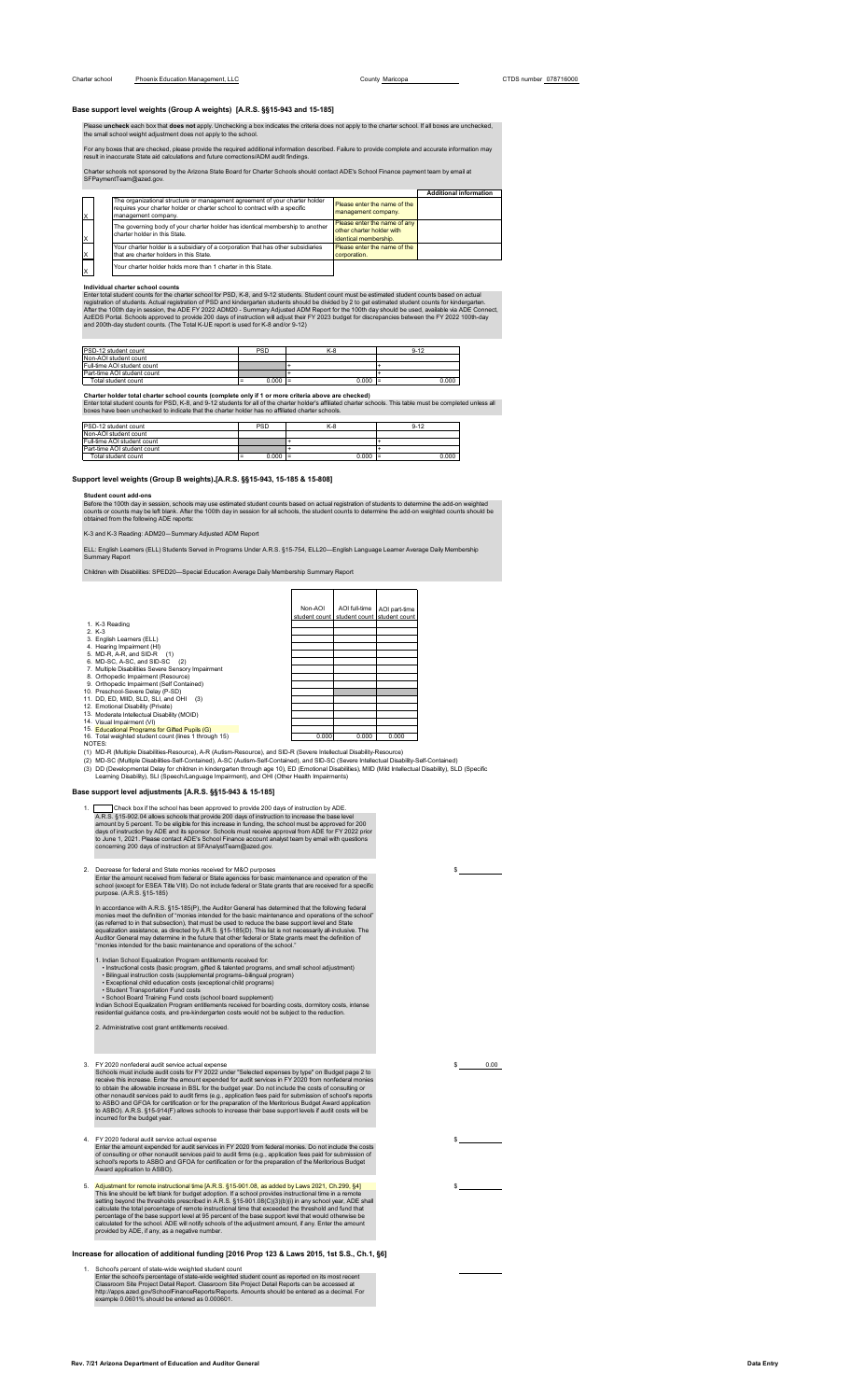## **Base support level weights calculation [A.R.S. §§15-943 and 15-185]**

| Table 1 - Individual charter school counts |     |                 |                        |
|--------------------------------------------|-----|-----------------|------------------------|
| Support level weights to be used for:      |     | K-8             | $9 - 12$               |
| Student count 0.001-99.999                 |     |                 |                        |
| Support level weight                       |     | 1.399           | 1.559                  |
| Student count 100.000-499.999              |     |                 |                        |
| Student count constant                     |     | 500.000         | 500.000                |
| Student count                              |     | 0               | 0                      |
| <b>Difference</b>                          | Ξ   | $0.000 =$       | 0.000                  |
| Weight adjustment factor                   | x   | $0.0003 \times$ | 0.0004                 |
| Support level weight increase              | Ξ   |                 | $0 =$<br>0             |
| Support level weight constant              | +   | $1.278 +$       | 1.398                  |
| Support level weight                       | $=$ | 0               | 0<br>l=                |
| Student count 500.000-599.999              |     |                 |                        |
| Student count constant                     |     | 600.000         | 600.000                |
| Student count                              |     | 0               | 0                      |
| <b>Difference</b>                          | $=$ | $0.000 =$       | 0.000                  |
| Weight adjustment factor                   | x   | $0.0012$ x      | 0.0013                 |
| Support level weight increase              | $=$ | 0               | 0<br>$\qquad \qquad =$ |
| Support level weight constant              |     | $1.158 +$       | 1.268                  |
| Support level weight                       | Ξ   | 0               | 0<br>l=                |
| Student count 600,000 or more              |     |                 |                        |
| Support level weight                       |     | 1.158           | 1.268                  |

| Table 2 - Charter holder total charter school counts (only calculated if 1 or more criteria are checked on the Data Entry tab) |                 |            |
|--------------------------------------------------------------------------------------------------------------------------------|-----------------|------------|
| Support level weights to be used for:                                                                                          | K-8             | $9 - 12$   |
| Student Count 0.001-99.999                                                                                                     |                 |            |
| Support level weight                                                                                                           | 1.399           | 1.559      |
| Student count 100.000-499.999                                                                                                  |                 |            |
| Student count constant                                                                                                         | 500.000         | 500.000    |
| Student count                                                                                                                  | 0               | 0          |
| <b>Difference</b>                                                                                                              | $0.000 =$       | 0.000      |
| Weight adjustment factor                                                                                                       | $0.0003$ x<br>x | 0.0004     |
| Support level weight increase                                                                                                  | =               | $0 =$<br>0 |
| Support level weight constant                                                                                                  | $1.278 +$<br>+  | 1.398      |
| Support level weight                                                                                                           | 0               | $=$        |
| Student count 500.000-599.999                                                                                                  |                 |            |
| Student count constant                                                                                                         | 600.000         | 600.000    |
| Student count                                                                                                                  | O               | U          |
| <b>Difference</b>                                                                                                              | $0.000 =$       | 0.000      |
| Weight adjustment factor                                                                                                       | $0.0012$ x<br>x | 0.0013     |
| Support level weight increase                                                                                                  | O.<br>=         | O<br>$=$   |
| Support level weight constant                                                                                                  | $1.158 +$       | 1.268      |
| Support level weight                                                                                                           | Ξ               | $0 =$<br>0 |
| Student count 600,000 or more                                                                                                  |                 |            |
| Support level weight                                                                                                           | 1.158           | 1.268      |

## **Support level difference used to calculate small school weight adjustment**

1. Support level weight from Table 1 0 0

| 2. Support level weight from Table 2 (based on small school weight eligibility) | 1.158    | l.268    |
|---------------------------------------------------------------------------------|----------|----------|
| 3. Difference in support level weight                                           | $-1.158$ | $-1.268$ |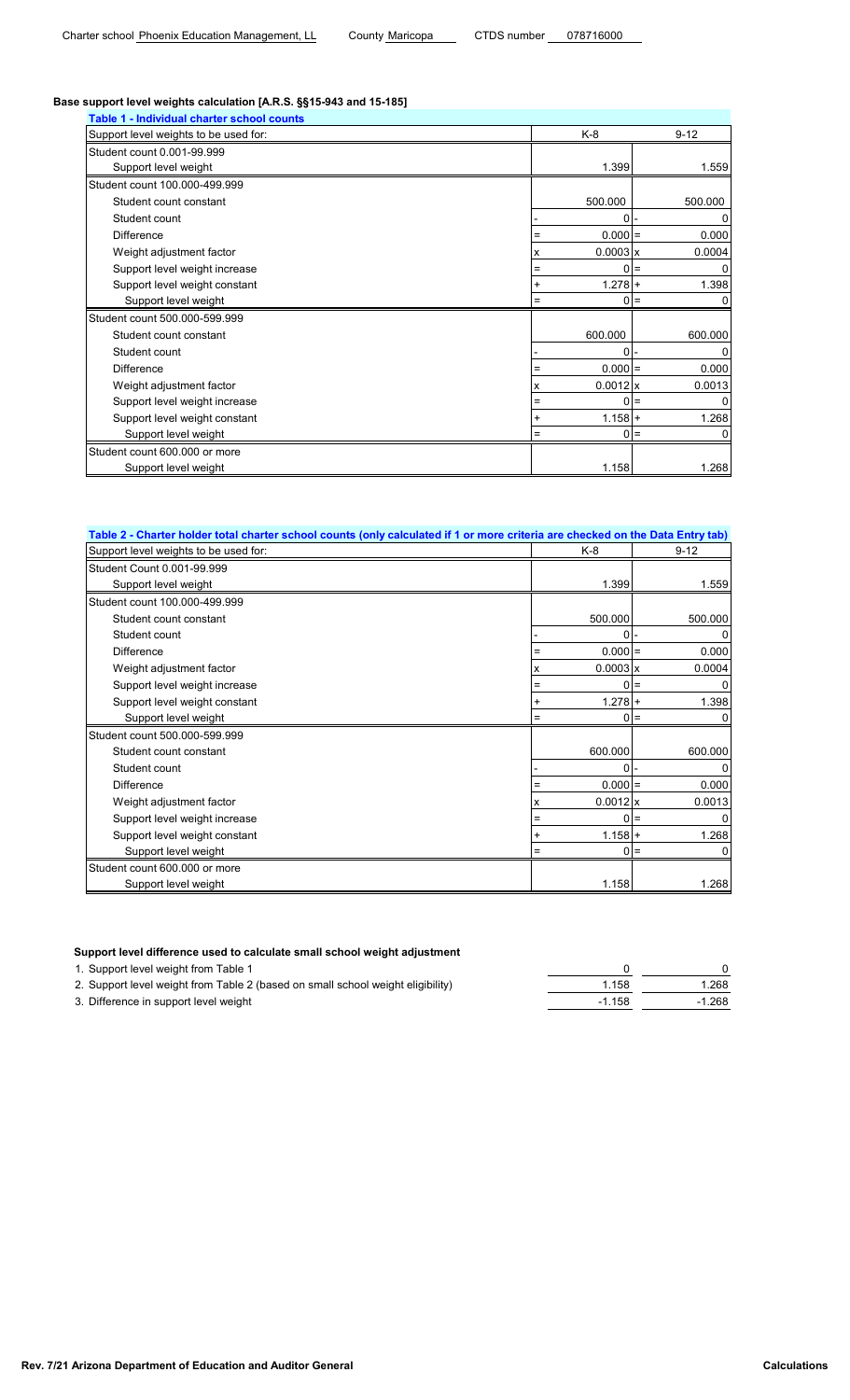# **Small school weight adjustment (shown on CHAR 64-1) K-8 K-8 9-12**<br> **1.** Non-AOI student count **1.** Non-AOI student count

- 
- 
- [3.](#page-7-0) PT AOI student count, funded at 85%  $(A.R.S. §15-808(F)(1))$  0.000
- 
- 5. Difference in support level weight  $\overline{6}$ . Difference in Support level weight  $\overline{1.158}$   $\overline{1.158}$   $\overline{1.158}$   $\overline{1.158}$   $\overline{1.158}$   $\overline{1.158}$   $\overline{1.158}$   $\overline{1.158}$   $\overline{1.158}$   $\overline{1.158}$   $\overline{1.1$
- 6. Difference in Group A weighted student count for small school weight adjustment  $\overline{2.000}$  0.000 0.000 0.000 0.000 0.000 0.000 0.000 0.000 0.000 0.000 0.000 0.000 0.000 0.000 0.000 0.000 0.000 0.000 0.000 0.000 0.000
- 7. Adjusted base level amount (A.R.S. §15-901, as amended by Laws 2021, Ch. 404, §27)  $\frac{1}{10}$   $\frac{4,390.65}{1000}$  \$  $\frac{4,390.65}{1000}$  \$  $\frac{4,390.65}{1000}$  \$  $\frac{4,390.65}{1000}$  \$
- 8. Reduction to base level amount provided by small school weight (A.R.S. §15-185)  $\overline{\phantom{0}}\$   $\overline{\phantom{0}}\$  0.00 \$ 0.00<br>9. Total K-8 and 9-12 reduction to base support level for small school weight adjustment  $\overline{\phantom{0}}\$ 9. Total K-8 and 9-12 reduction to base support level for small school weight adjustment

# [1.](#page-7-0) Non-AOI student count 0.000 0.000 0.000 0.000 0.000 0.000 0.000 0.000 0.000 0.000 0.000 0.000 0.000 0.000 0.000 0.000 0.000 0.000 0.000 0.000 0.000 0.000 0.000 0.000 0.000 0.000 0.000 0.000 0.000 0.000 0.000 0.000 0.000 [2.](#page-7-0) FT AOI student count, funded at 95% (A.R.S. §15-808(F)(1))  $\overline{3.}$  PT AOI student count. funded at 85% (A.R.S. §15-808(F)(1))  $\overline{0.000}$   $\overline{0.000}$   $\overline{0.000}$   $\overline{0.000}$   $\overline{0.000}$ 4. Total unweighted student count 0.000 0.000 0.000 0.000 0.000 0.000 0.000 0.000 0.000 0.000 0.000 0.000 0.000 0.000 0.000 0.000 0.000 0.000 0.000 0.000 0.000 0.000 0.000 0.000 0.000 0.000 0.000 0.000 0.000 0.000 0.000 0.

## **Base support level amounts from total K-3 and total K-3 Reading weighted student counts**

A.R.S. §15-211 requires schools to submit a plan to ADE by October 1 for improving the reading proficiency of its pupils in kindergarten programs and grades 1-3. The plan must include a budget for spending monies from both the K-3 and K-3 Reading support level weights. Schools must use monies generated by the K-3 Reading weight only on instructional purposes intended to improve reading proficiency for pupils in kindergarten through 3rd grade with particular emphasis on pupils in kindergarten through 2nd grade. The K-3 Reading weight will only be included in the School's CHAR 55-1 after the School's K-3 Reading Program Plan is approved by the State Board of Education. Contact ADE's Move on When Reading program area with questions at http://www.azed.gov/mowr/

<span id="page-9-0"></span>Total weighted student count

|         | $K-3$ | IK-3 Reading |             |      |
|---------|-------|--------------|-------------|------|
| Non-AOI | 0.000 | 0.000        |             |      |
| AOI FT* | 0.000 | 0.000        |             |      |
| AOI PT* | 0.000 | 0.000        | $K-3$       | 0.00 |
| Total   | 0.000 | 0.000        | K-3 Reading | 0.00 |
|         |       |              |             |      |

\*AOI counts shown reflect applicable full-time or part-time funding ratio.

## **Increase for allocation of additional funding [2016 Prop 123 & Laws 2015, 1st S.S., Ch.1, §6]**

2016 Prop 123 and Laws 2015, 1st S.S., Ch.1, §6, provides total additional funding of \$75 million to districts and charter schools on a pro rata basis. The estimated increase in additional funding is provided below. However, actual amounts will vary, and ADE will notify schools of the final amounts. Schools should include these monies in their Schoolwide Project Budget. These monies may be expended for any allowable school purpose.

| . Estimated allocation of additional Prop 123 funding                                    | 0.00 |
|------------------------------------------------------------------------------------------|------|
|                                                                                          |      |
| Adjusted equalization assistance base (shown on CHAR 64-1)                               |      |
| Equalization base/assistance (from CHAR55 tab)                                           | 0.00 |
| 2. Total K-8 and 9-12 reduction to base support level for small school weight adjustment | 0.00 |
| . Total                                                                                  | 0.00 |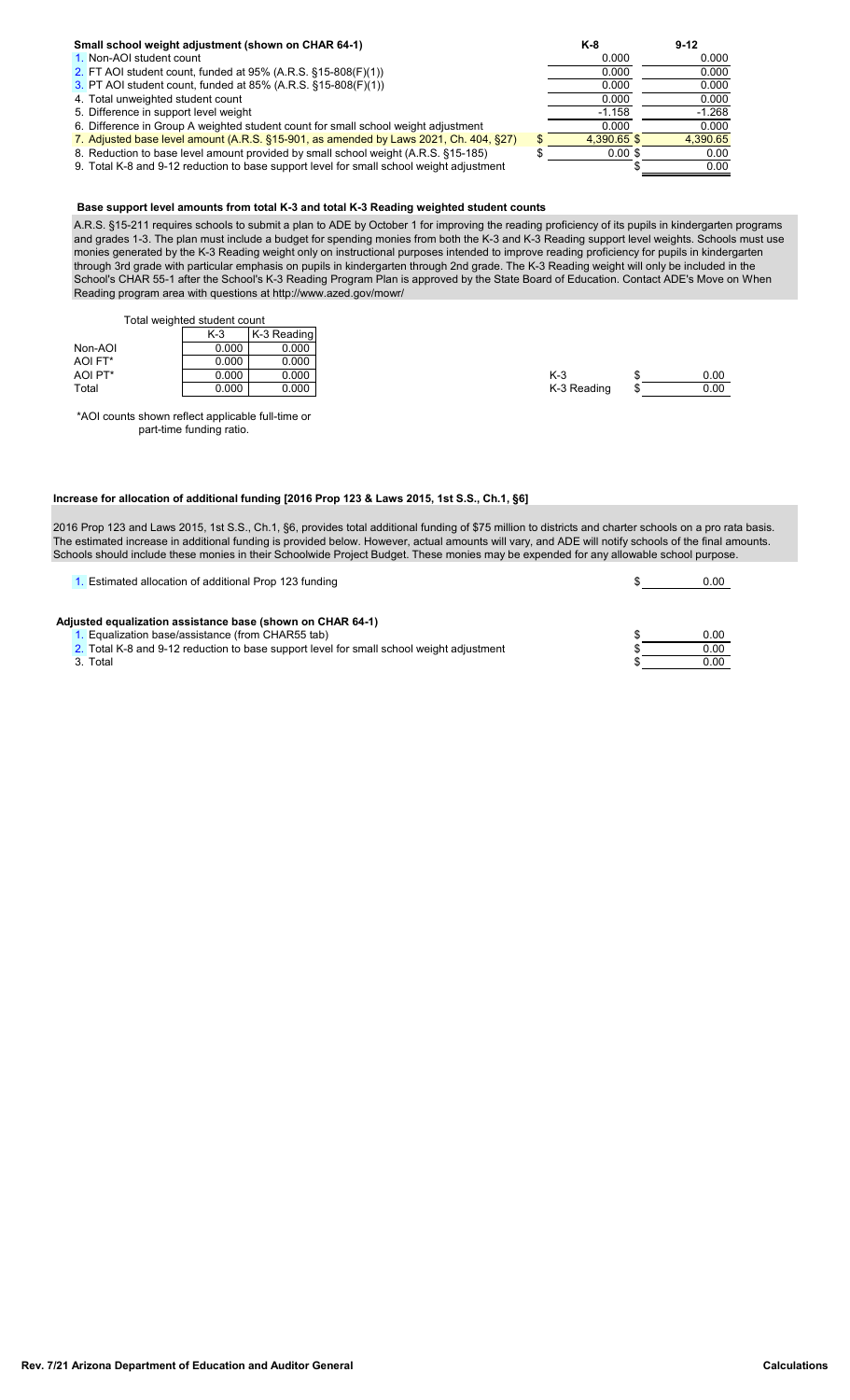#### **Charter school** Phoenix Education Management, LLC **County** Maricopa **CTDS number**

## **Basic calculations for equalization assistance for charter schools**

County Maricopa **CTDS** number 078716000

**FY 2022**

| <b>Non-AOI student counts</b>   | PSD   | и<br>n - c |       | ™otaı |
|---------------------------------|-------|------------|-------|-------|
| FY 2022 estimated student count | 0.00C | 0.000      | 0.000 | .000  |

|                         |                      |                               | Support level |          | <b>Weighted student</b> |
|-------------------------|----------------------|-------------------------------|---------------|----------|-------------------------|
| Weighted student counts | <b>Student count</b> |                               | weight        |          | count                   |
| <b>PSD</b>              | 0.000                | $\overline{\phantom{a}}$<br>^ | 1.450         | $\equiv$ | 0.000                   |
| $K-8$                   | 0.000                |                               | 0.000         | $=$      | 0.000                   |
| $9 - 12$                | 0.000                | $\checkmark$                  | 0.000         | $=$      | 0.000                   |
| Subtotal                | 0.000                |                               |               |          | 0.000                   |

|                             | <b>Estimated</b>   |              |               |     |                      |
|-----------------------------|--------------------|--------------|---------------|-----|----------------------|
|                             | 40th day           |              | Support level |     | <b>Total student</b> |
| Add-ons                     | <b>FY 2022 ADM</b> |              | weight        |     | count add-on         |
| K-3 Reading                 | 0.000              | x            | 0.040         | $=$ | 0.000                |
| K-3                         | 0.000              | x            | 0.060         | $=$ | 0.000                |
| <b>ELL</b>                  | 0.000              | x            | 0.115         | $=$ | 0.000                |
| HI                          | 0.000              | x            | 4.771         | $=$ | 0.000                |
| MD-R, A-R, SID-R            | 0.000              | x            | 6.024         | $=$ | 0.000                |
| MD-SC, A-SC, SID-SC         | 0.000              | $\mathsf{x}$ | 5.988         | $=$ | 0.000                |
| <b>MDSSI</b>                | 0.000              | x            | 7.947         | $=$ | 0.000                |
| OI <sub>R</sub>             | 0.000              | x            | 3.158         | $=$ | 0.000                |
| OI SC                       | 0.000              | x            | 6.773         | $=$ | 0.000                |
| P-SD                        | 0.000              | x            | 3.595         | $=$ | 0.000                |
| DD, ED, MIID, SLD, SLI, OHI | 0.000              | $\mathsf{x}$ | 0.093         | $=$ | 0.000                |
| <b>EDP</b>                  | 0.000              | x            | 4.822         | $=$ | 0.000                |
| <b>MOID</b>                 | 0.000              | x            | 4.421         | $=$ | 0.000                |
| VI                          | 0.000              | x            | 4.806         | $=$ | 0.000                |
| G                           | 0.000              | X            | 0.007         | $=$ | 0.000                |
| Total weighted add-on count |                    |              |               |     | 0.000                |

**Page 1 of 4**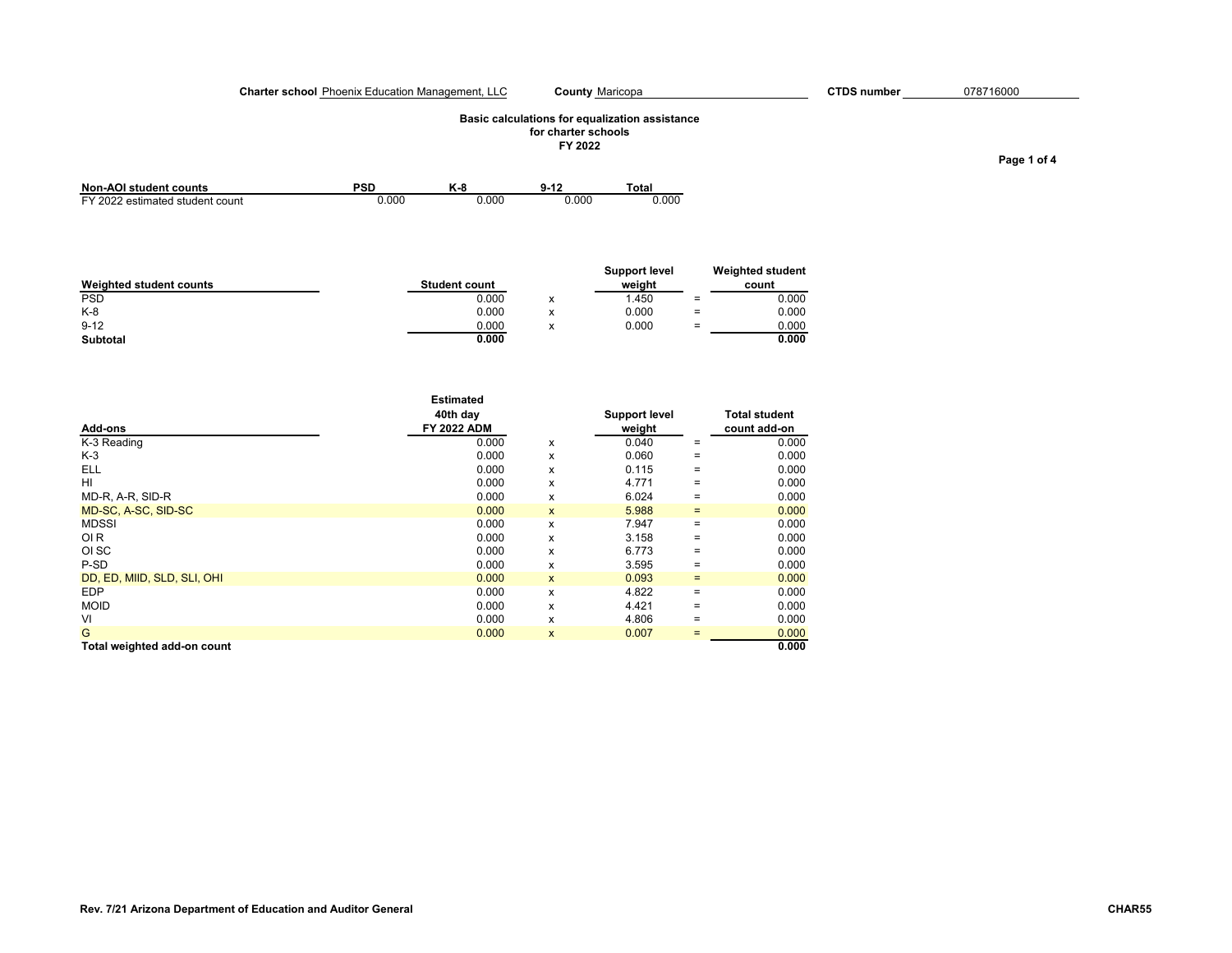#### **Basic calculations for equalization assistance for charter schools FY 2022**

| AOI full-time student counts    | K-8   | $9 - 12$ | `otal |
|---------------------------------|-------|----------|-------|
| FY 2022 estimated student count | 0.000 | 0.000    | 0.000 |

|                         |                      |                                                  | Support level |     | <b>Weighted student</b> |
|-------------------------|----------------------|--------------------------------------------------|---------------|-----|-------------------------|
| Weighted student counts | <b>Student count</b> |                                                  | weiaht        |     | count                   |
| $K-8$                   | 0.000                | $\ddot{\phantom{0}}$<br>$\overline{\phantom{a}}$ | 0.000         | $=$ | 0.000                   |
| $9 - 12$                | 0.000                | ٠.                                               | 0.000         | $=$ | 0.000                   |
| Subtotal                | 0.000                |                                                  |               |     | 0.000                   |

| Add-ons                     | <b>Estimated</b><br>40th day<br><b>FY 2022 ADM</b> |              | <b>Support level</b><br>weight |     | <b>Total student</b><br>count add-on |
|-----------------------------|----------------------------------------------------|--------------|--------------------------------|-----|--------------------------------------|
| K-3 Reading                 | 0.000                                              | x            | 0.040                          | $=$ | 0.000                                |
| $K-3$                       | 0.000                                              | x            | 0.060                          | $=$ | 0.000                                |
| <b>ELL</b>                  | 0.000                                              | x            | 0.115                          | $=$ | 0.000                                |
| HI                          | 0.000                                              | x            | 4.771                          | $=$ | 0.000                                |
| MD-R, A-R, SID-R            | 0.000                                              | x            | 6.024                          | $=$ | 0.000                                |
| MD-SC, A-SC, SID-SC         | 0.000                                              | X            | 5.988                          | $=$ | 0.000                                |
| <b>MDSSI</b>                | 0.000                                              | x            | 7.947                          | $=$ | 0.000                                |
| OI <sub>R</sub>             | 0.000                                              | x            | 3.158                          | $=$ | 0.000                                |
| OI SC                       | 0.000                                              | x            | 6.773                          | $=$ | 0.000                                |
| DD, ED, MIID, SLD, SLI, OHI | 0.000                                              | $\mathsf{x}$ | 0.093                          | $=$ | 0.000                                |
| <b>EDP</b>                  | 0.000                                              | x            | 4.822                          | $=$ | 0.000                                |
| <b>MOID</b>                 | 0.000                                              | x            | 4.421                          | $=$ | 0.000                                |
| VI                          | 0.000                                              | x            | 4.806                          | $=$ | 0.000                                |
| G                           | 0.000                                              | $\mathsf{x}$ | 0.007                          | $=$ | 0.000                                |
| Total weighted add-on count |                                                    |              |                                |     | 0.000                                |

**Page 2 of 4**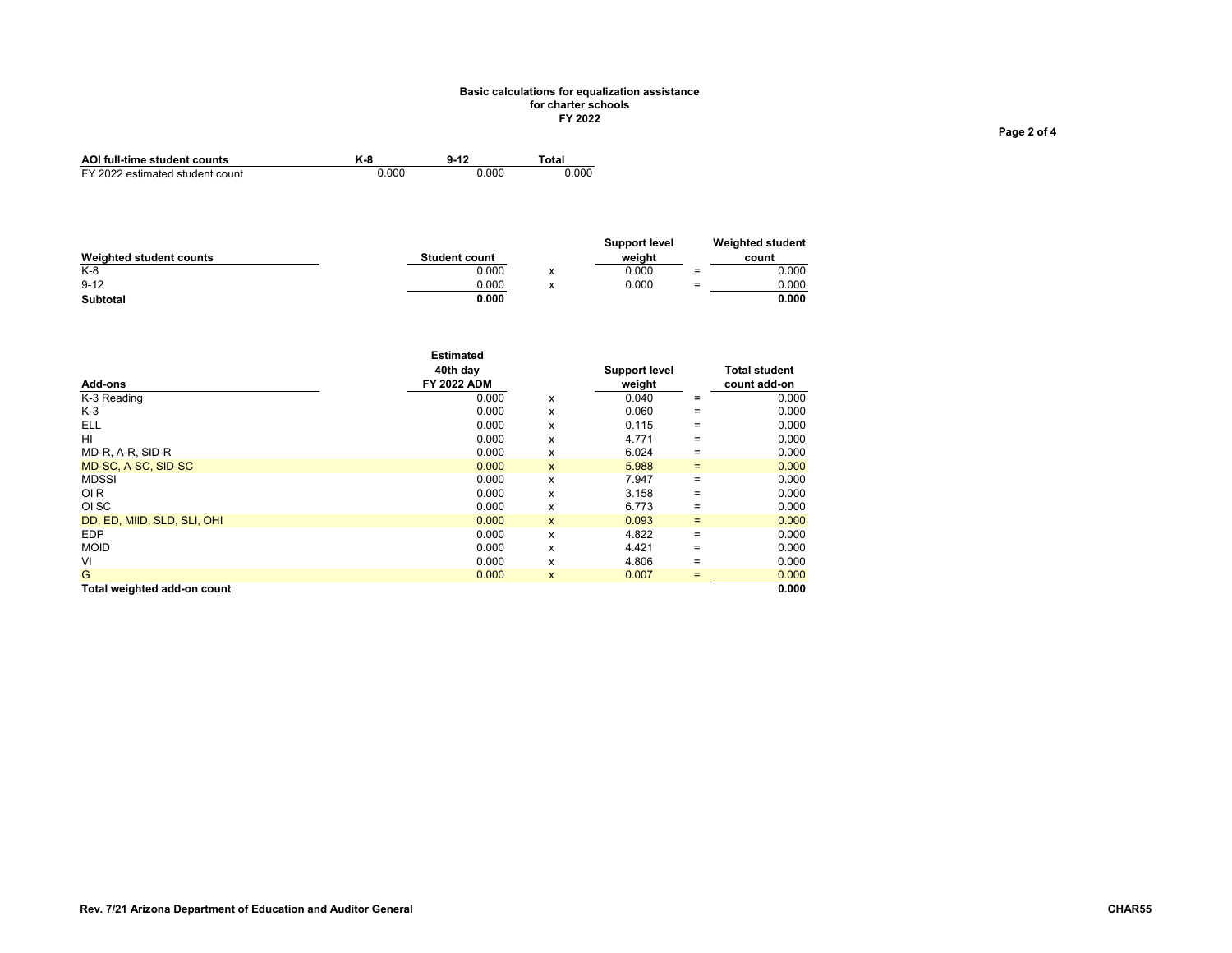#### **Basic calculations for equalization assistance for charter schools FY 2022**

| AOI part-time student counts    | K-8   | $9 - 12$ | ™otal |
|---------------------------------|-------|----------|-------|
| FY 2022 estimated student count | 0.000 | 0.000    | 0.000 |

|                         |                      |                                       | <b>Support level</b> |     | <b>Weighted student</b> |
|-------------------------|----------------------|---------------------------------------|----------------------|-----|-------------------------|
| Weighted student counts | <b>Student count</b> |                                       | weiaht               |     | count                   |
| $K-8$                   | 0.000                | $\overline{\phantom{a}}$<br>́         | 0.000                | $=$ | 0.000                   |
| $9 - 12$                | 0.000                | $\overline{\phantom{a}}$<br>$\lambda$ | 0.000                | $=$ | 0.000                   |
| Subtotal                | 0.000                |                                       |                      |     | 0.000                   |

| Add-ons                     | <b>Estimated</b><br>40th day<br><b>FY 2022 ADM</b> |              | Support level<br>weight |     | <b>Total student</b><br>count add-on |
|-----------------------------|----------------------------------------------------|--------------|-------------------------|-----|--------------------------------------|
| K-3 Reading                 | 0.000                                              | x            | 0.040                   | $=$ | 0.000                                |
| $K-3$                       | 0.000                                              | x            | 0.060                   | $=$ | 0.000                                |
| ELL                         | 0.000                                              | x            | 0.115                   | $=$ | 0.000                                |
| HI                          | 0.000                                              | x            | 4.771                   | $=$ | 0.000                                |
| MD-R, A-R, SID-R            | 0.000                                              | x            | 6.024                   | $=$ | 0.000                                |
| MD-SC, A-SC, SID-SC         | 0.000                                              | X            | 5.988                   | $=$ | 0.000                                |
| <b>MDSSI</b>                | 0.000                                              | x            | 7.947                   | $=$ | 0.000                                |
| <b>OIR</b>                  | 0.000                                              | x            | 3.158                   | $=$ | 0.000                                |
| OI SC                       | 0.000                                              | x            | 6.773                   | $=$ | 0.000                                |
| DD, ED, MIID, SLD, SLI, OHI | 0.000                                              | $\mathsf{x}$ | 0.093                   | $=$ | 0.000                                |
| <b>EDP</b>                  | 0.000                                              | x            | 4.822                   | $=$ | 0.000                                |
| <b>MOID</b>                 | 0.000                                              | x            | 4.421                   | $=$ | 0.000                                |
| VI                          | 0.000                                              | x            | 4.806                   | $=$ | 0.000                                |
| G                           | 0.000                                              | X            | 0.007                   | $=$ | 0.000                                |
| Total weighted add-on count |                                                    |              |                         |     | 0.000                                |

**Page 3 of 4**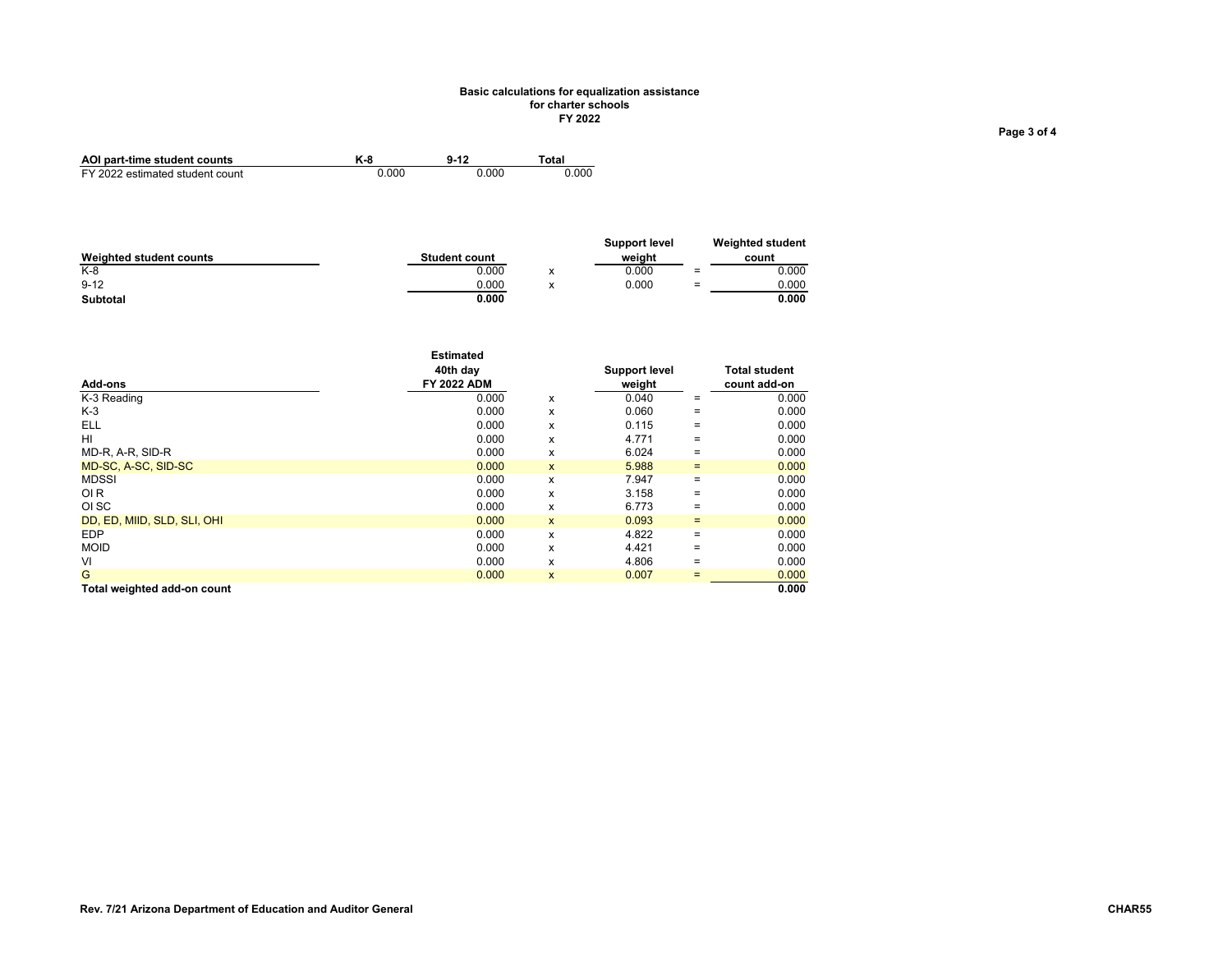## **Basic calculations for equalization assistance for charter schools FY 2022**

<span id="page-13-0"></span>

|                                     |                         |            | Weighted                                 |              |                        |                   |                                                                                                                 |
|-------------------------------------|-------------------------|------------|------------------------------------------|--------------|------------------------|-------------------|-----------------------------------------------------------------------------------------------------------------|
| <b>Student counts</b>               | <b>Weighted student</b> |            | add-on                                   |              |                        |                   | Total                                                                                                           |
| Non-AOI student counts              | 0.000                   | $+$        | 0.000                                    |              |                        | $=$               | 0.000                                                                                                           |
| AOI full-time student counts        | 0.000                   | $\ddot{}$  | 0.000                                    | $\mathsf{x}$ | 0.95                   | $\equiv$          | 0.000                                                                                                           |
| AOI-part-time student counts        | 0.000                   | $\ddot{}$  | 0.000                                    | $\mathsf{x}$ | 0.85                   | $\qquad \qquad =$ | 0.000                                                                                                           |
|                                     |                         |            |                                          |              |                        |                   | 0.000                                                                                                           |
| <b>Base support level</b>           |                         |            | Base support level adjustments           |              |                        |                   |                                                                                                                 |
| Total weighted student count        | 0.000                   |            | Audit service expense                    |              |                        | \$0.00            |                                                                                                                 |
| Base level amount                   | \$4,390.65              |            | Adjustment for remote instructional time |              |                        | \$0.00            |                                                                                                                 |
| Base support level                  | \$0.00                  |            |                                          |              |                        |                   |                                                                                                                 |
|                                     |                         |            |                                          |              |                        | \$0.00            |                                                                                                                 |
| Base support level adjustments      | \$0.00                  |            |                                          |              |                        |                   |                                                                                                                 |
| Adjusted base support level         | \$0.00                  |            |                                          |              |                        |                   |                                                                                                                 |
| <b>Additional assistance</b>        | <b>PSD</b>              | K-8        | $9-12$                                   |              |                        |                   |                                                                                                                 |
| Student count                       | 0.000                   | 0.000      | 0.000                                    |              |                        |                   |                                                                                                                 |
| Additional assistance per student   | \$1,897.90              | \$1,897.90 | \$2,211.97                               |              |                        |                   |                                                                                                                 |
| Additional assistance               | \$0.00                  | \$0.00     | \$0.00                                   |              |                        |                   |                                                                                                                 |
| Total additional assistance         | \$0.00                  |            |                                          |              |                        |                   |                                                                                                                 |
| <b>Equalization assistance</b>      |                         |            |                                          |              |                        |                   |                                                                                                                 |
| Adjusted base support level         | \$0.00                  |            |                                          |              |                        |                   |                                                                                                                 |
| Total additional assistance         | \$0.00                  |            |                                          |              |                        |                   |                                                                                                                 |
| <b>Equalization base/assistance</b> | \$0.00                  |            |                                          |              |                        |                   | *Note: This amount does not reflect any reduction to the base support level for small school weight adjustment. |
|                                     |                         | See the    | <b>Calculations</b>                      |              | tab and the CHAR 64-1. |                   |                                                                                                                 |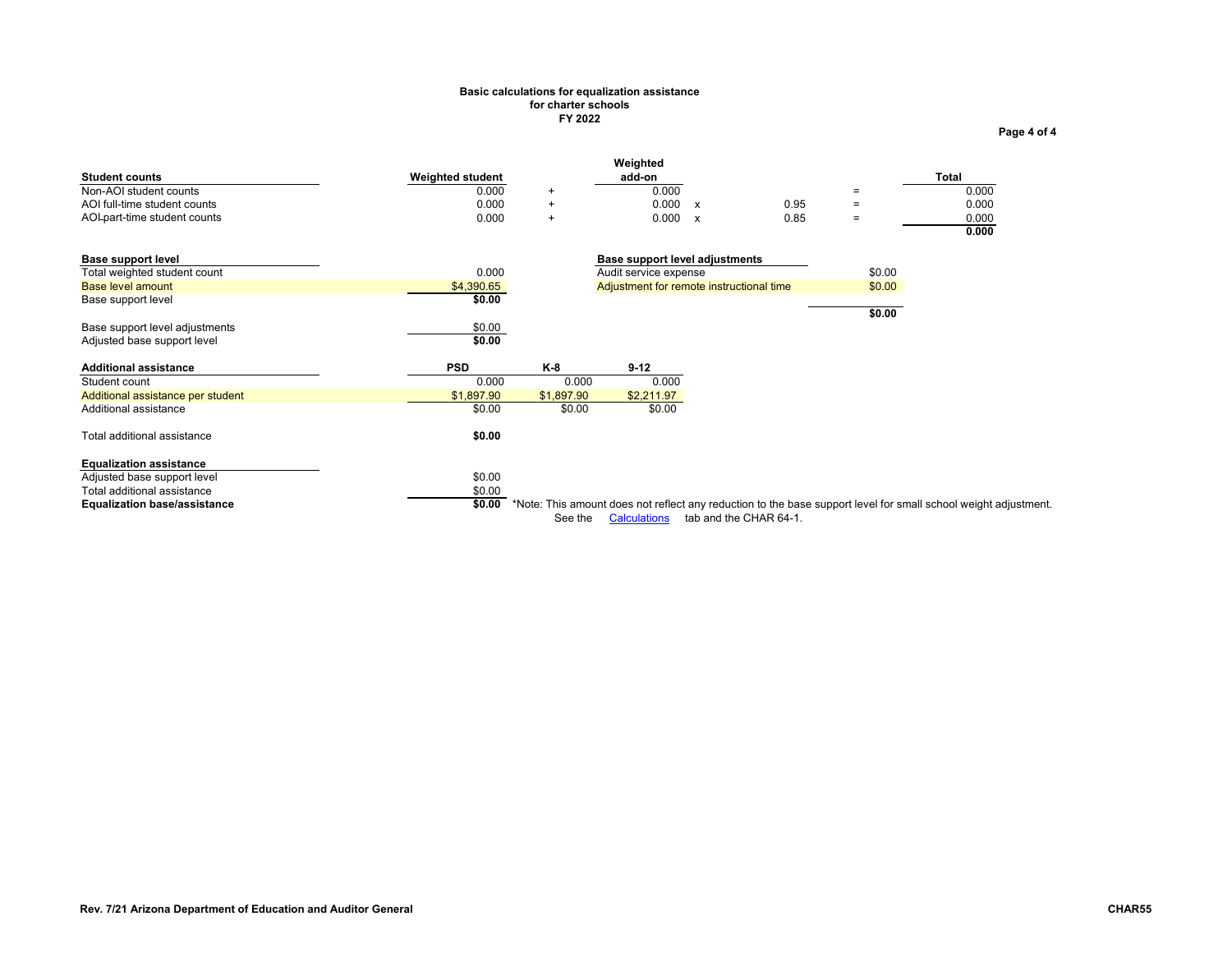<span id="page-14-1"></span><span id="page-14-0"></span>

| Page  | <b>Reference</b>          | <b>Instruction</b>                                                                                                                                                                                                                                                                                                                                                                                                                                                                                                                                                                                                                                                                                                  |
|-------|---------------------------|---------------------------------------------------------------------------------------------------------------------------------------------------------------------------------------------------------------------------------------------------------------------------------------------------------------------------------------------------------------------------------------------------------------------------------------------------------------------------------------------------------------------------------------------------------------------------------------------------------------------------------------------------------------------------------------------------------------------|
| Cover | General                   | These instructions will help charter schools prepare the budget. Within the forms, blue font and light blue<br>highlights indicate that an instruction is linked to that specific line. We have provided an instructions button<br>that links to any general instructions or to the first instruction for a page. The forms have been set to print<br>without "objects" so that the instructions buttons do not print.                                                                                                                                                                                                                                                                                              |
|       |                           | The cells in the prior year columns on the budget forms contain formulas that will bring forward budget<br>amounts from the FY 2021 budget forms. However, the cells have not been protected so users may also<br>enter the information manually. To bring forward amounts automatically, the most recently revised FY 2021<br>budget must be saved as budget21.xls in the C:\CSFORMS folder. If the file is not named budget21.xls, the<br>formulas will not function properly. Excel will ask the user to update information when the budget22.xls file is<br>opened. Users should review amounts reported in the prior year column to ensure they agree to the school's<br>most recently revised FY 2021 budget. |
|       |                           | Schools should complete the Data Entry page before completing pages 1 through 4. To ensure that the<br>Arizona Department of Education (ADE) can properly access the school's data, do not change formulas<br>without specific instructions from either the Arizona Auditor General's Office, Accountability Services<br>Division, or ADE, School Finance.                                                                                                                                                                                                                                                                                                                                                          |
| Cover | <b>CTDS</b> number        | This cell will only accept entries of 9 digits. Do not include any slashes, dashes, etc. Enter the school's CTD<br>number plus 3 zeros.                                                                                                                                                                                                                                                                                                                                                                                                                                                                                                                                                                             |
| Cover | Version                   | The version of the budget being submitted on the cover page is formatted with a drop-down menu. Select the<br>appropriate choice from the menu: Proposed, Adopted, or Revised (including the revision number). Enter<br>only menu choices in the cell.                                                                                                                                                                                                                                                                                                                                                                                                                                                              |
|       |                           | All information on the cover page must be completed/updated when the proposed, adopted, or revised<br>budget is printed out for the Governing Board to sign. All information, excluding the revenue information,<br>must also be updated when the budget is revised.                                                                                                                                                                                                                                                                                                                                                                                                                                                |
| Cover | <b>Estimated revenues</b> | Base estimated revenues by source for FY 2022 on the best information available at the time the budget is<br>prepared. Estimated revenues may be more or less than estimated expenses.                                                                                                                                                                                                                                                                                                                                                                                                                                                                                                                              |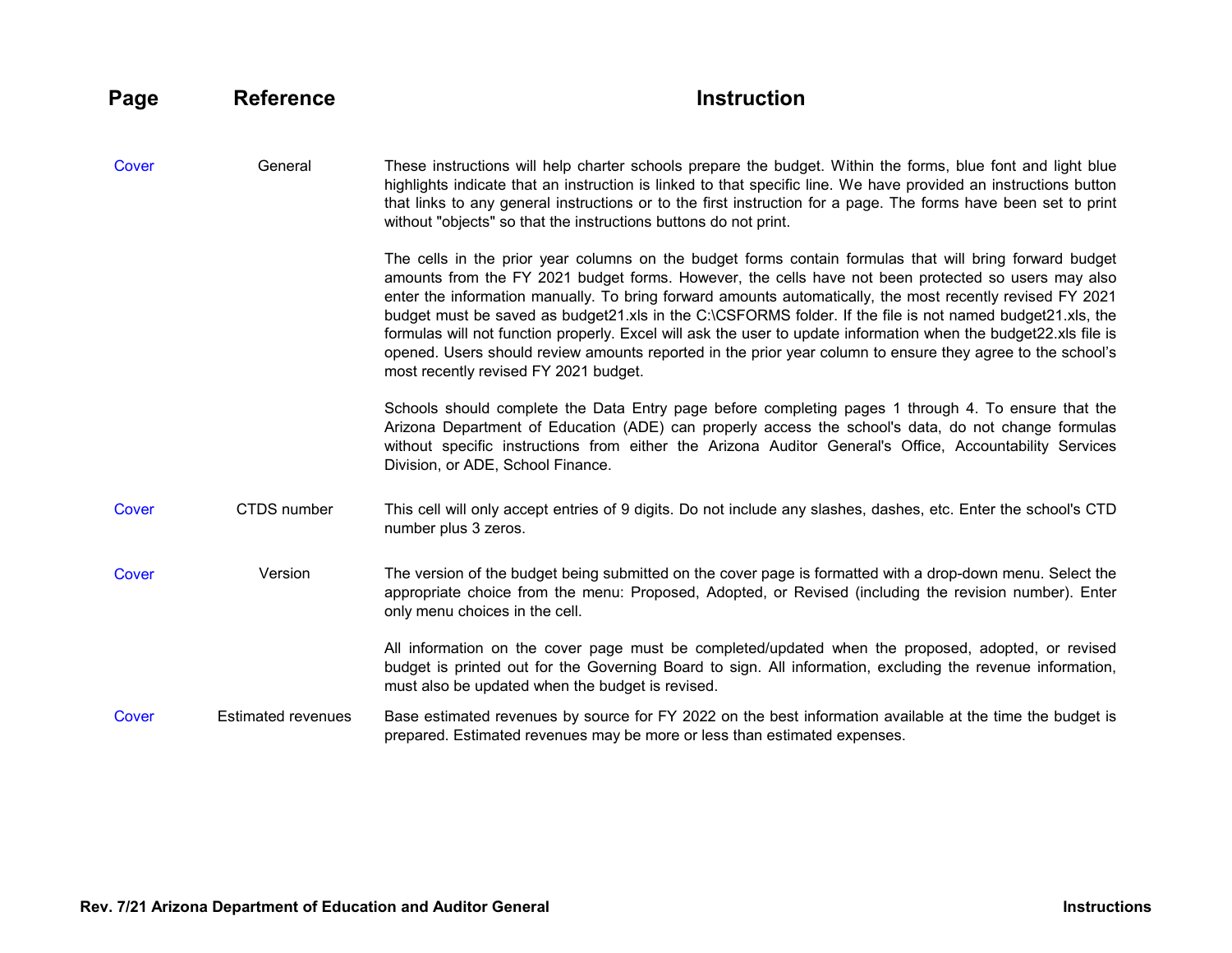## <span id="page-15-0"></span>**Page Reference Reference Instruction**

<span id="page-15-3"></span><span id="page-15-2"></span><span id="page-15-1"></span>[Cover](#page-0-0) Average teacher salary In accordance with A.R.S. §15-189.05, a school's budget shall include the prominent display of the average salary of all teachers the school employed for the budget and prior years, and the increase in the average salary of all teachers the school employed for the budget year reported in dollars and percentage. Schools must also prominently post this information on their home page separately from its budget. The statute does not provide a definition of a teacher. Each charter should be consistent in the type of salary information included in this table from year to year. An optional comment box is available to provide any additional detail regarding the average teacher salary calculation. Schools should revise the average teacher salary information anytime it submits a revised budget to ADE. **Charter** contact info Charter contact info Fill in the contact information for all positions listed on this tab. If any of the positions do not exist at your school, please fill in the appropriate person to contact related to that topic. [1](#page-2-0) General Only report budgeted expenses for 1000-Schoolwide Project and 1500-1999-Other Special Projects on lines 1 through 32. Do not include the Classroom Site Project (project code 1010), Instructional Improvement Project (project code 1020), Structured English Immersion Project (project code 1071), Compensatory Instruction Project (project code 1072) or Federal and State projects (project codes 1100 through 1499) expenses. Report budgeted expenses for programs 200-special education and 270-vocational and technical education on lines 16-27. Report budgeted expenses for program 400-pupil transportation on line 28. Do not report depreciation expense on the budget forms. Only report purchases of capital assets (land and land improvements, site improvements, buildings and building improvements, equipment, and construction in progress) in the capital acquisitions section of page 2. [1](#page-2-0) Program 550 Schools should budget for K-3 Reading Program expenses in program code 550. The State Board of Education must give approval to a school before any portion of the monies generated by the K-3 Reading support level weight may be distributed to the school. A.R.S. §15-211. Contact ADE's Move on When Reading program area with questions concerning the K-3 Reading plan requirement and approval status at: <http://www.azed.gov/mowr/> [1](#page-2-0) Federal and State projects, Include the total of federal and State project expenses (project codes 1100 through 1499 from page 2) on line 37 line 37. Schools should not include federal and State project expenses with other Schoolwide Project expenses on lines 1 through 36.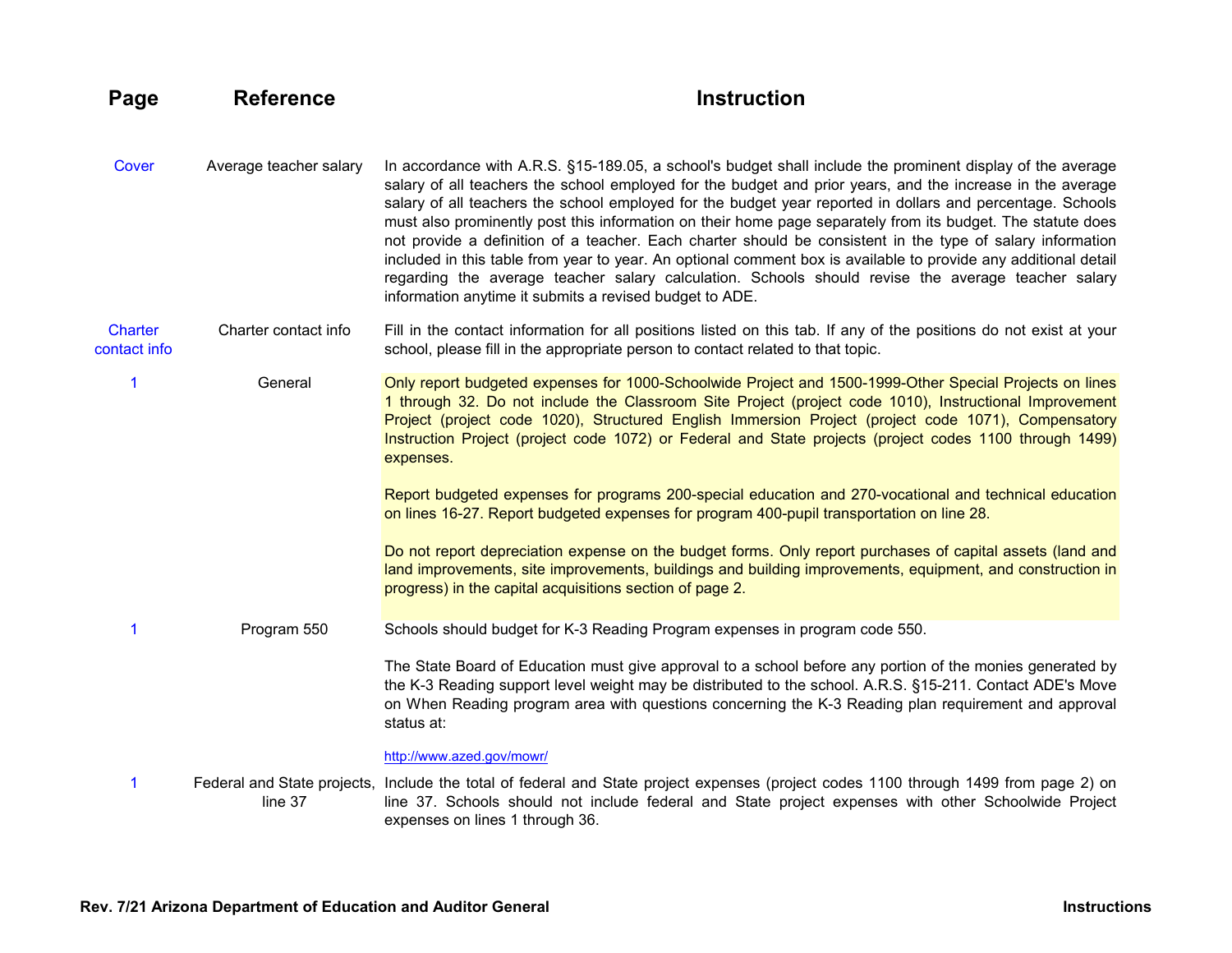**Page Reference Reference Instruction** 

<span id="page-16-3"></span><span id="page-16-2"></span><span id="page-16-1"></span><span id="page-16-0"></span>[1](#page-2-0) Employee benefits Schools participating in the Arizona State Retirement System should budget in object code 6200 at the rate of 12.22 percent for retirement contributions and 0.19 percent for long-term disability contributions for covered positions. For positions subject to the Alternate Contribution Rate, schools should budget at the rate of 10.22 percent. [2](#page-3-0) Federal and State projects Separate accountability is required for each federal and State project. Therefore, charter schools should estimate the expenses for each federal or State project in which the school participates. The totals on line 33 should agree with the total columns for federal and State projects on line 37 of page 1. A.R.S. §15-1261 requires charter schools to establish an E-rate Project to account for any E-rate funding the school receives. Include monies budgeted for the E-rate Project and monies received from the Coronavirus Aid, Relief, and Economic Security (CARES) Act, the Coronavirus Response and Relief Supplemental Appropriations (CRRSA) Act, the American Rescue Plan (ARP), and any other COVID-19 federal relief projects, including Elementary and Secondary School Emergency Relief (ESSER, ESSER II, and ESSER III), the Governor's Emergency Education Relief (GEER, GEER II), and Enrollment Stability Grant (ESG) monies within Other Federal Projects on line 17. [2](#page-3-0) College Credit Exam **Incentives** Schools that receive monies from the college credit by examination incentive program per A.R.S. §15-249.06 should deposit them in Project 1456—College Credit Exam Incentives. Schools must distribute at least 50 percent of the bonus monies received from this program to the classroom teacher for each student who passes a qualifying exam and to other teachers of relevant subjects who instructed that student, including but not limited to teachers in the same department or subject matter that contributed to the student passing the exam, as identified by the governing body or the school principal. The remainder of any bonus monies received from this program must be allocated by the school principal on behalf of students who receive a passing score and may be used for teacher professional development or student instructional support, reimbursement of exam fees, or instructional materials. [2](#page-3-0) Results-based Funding Schools that receive monies from the Results-based Funding Project per A.R.S. §15-249.08 should deposit them in Project 1457—Results-based Funding. Monies received should not supplant monies budgeted or received from any other source that are generally provided to that school. The majority of the monies received must be used at the school that earned the results for teacher salaries, to hire teachers, for school leader salaries, for classroom supplies and for other strategies to sustain outcomes for students at that school. A portion of the monies received may be used for expanding and replicating that school site as a quality school model.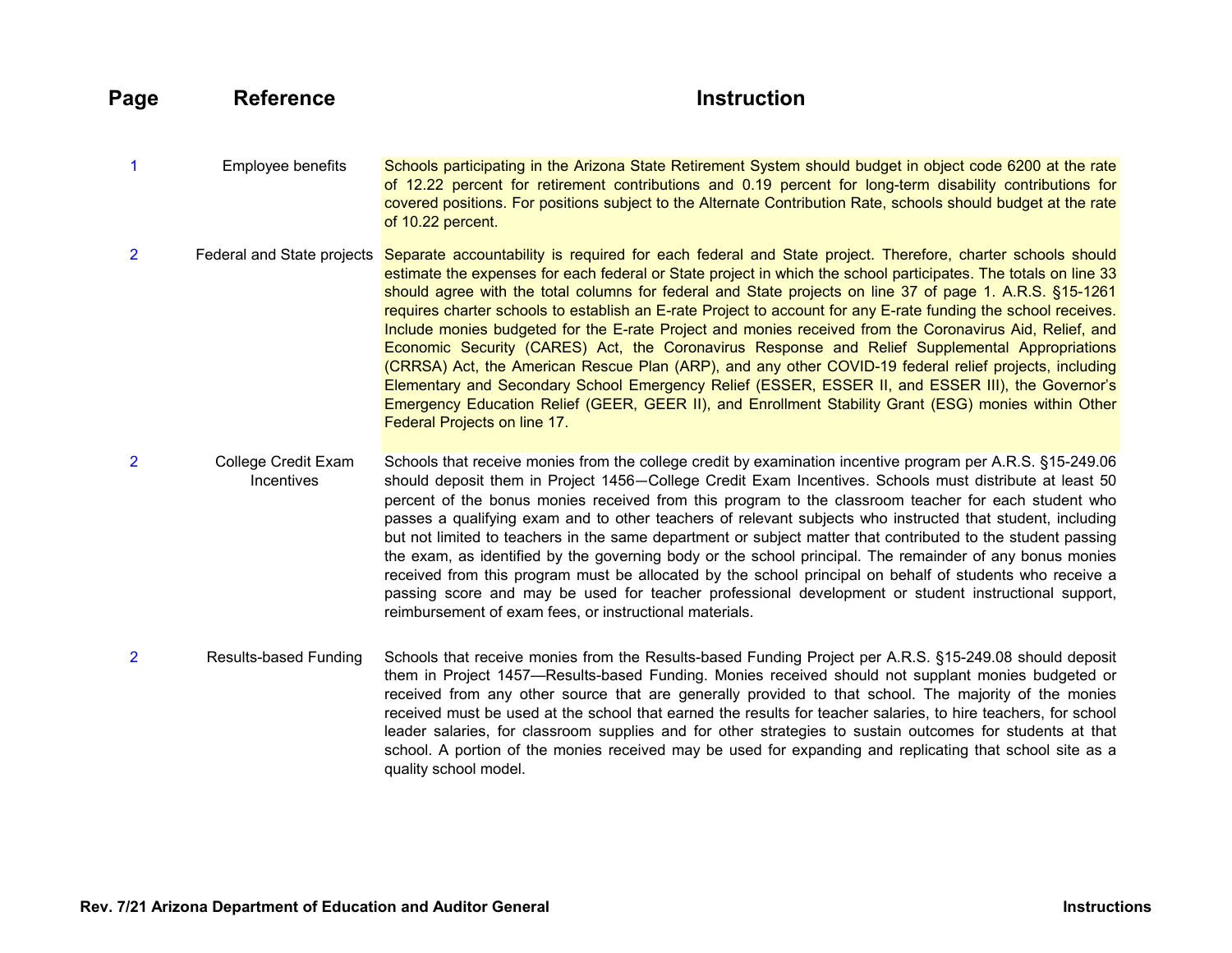# **Page** Reference **Instruction**

- <span id="page-17-3"></span>[2](#page-3-0) Arizona Industry Credentials Incentive Schools that receive monies from the Arizona Industry Credentials Incentive Project per A.R.S. §15-249.15 should deposit them as a separate State project using project object code beginning with 14XX. Monies received must be used for instructional costs and professional development for a career technical education program teacher to become a certifying professional for an approved certificate, credential or license; to offset the students' cost of certification, credentialing or licensure; for developmental costs related to creating, expanding or improving an approved site of a certificate, credential or license career technical program or course; for instructional hardware, software or supplies required for the certification, credentialing or licensure; for career exploration in any school grade and awareness activities for parents, students and the community for the approved sectors.
- [2](#page-3-0) Capital acquisitions Enter the increase in the capital asset accounts (intangible assets, land and land improvements, site improvements, buildings and building improvements, equipment, and construction in progress) for assets to be acquired by purchase, lease purchase, or construction for all projects.

<span id="page-17-4"></span><span id="page-17-1"></span><span id="page-17-0"></span>If the school budgets for capital acquisitions related to the K-3 Reading Program, include the increase in the capital asset accounts for those acquisitions by asset type on lines 1 through 6. The total of all capital acquisitions for the K-3 Reading Program should be reported on line 8.

- [2](#page-3-0) Special education programs Schools budgeting for special education expenses in program code 200 should report amounts allocated by by type program type on page 2. Supporting documentation should be retained for the allocation of expenses budgeted for individual special education programs.
- [2](#page-3-0) Special education programs Schools should budget total expenses for the disability classifications defined in A.R.S. §15-761. by type, line 1

[2](#page-3-0) Special education programs Schools should budget for total transportation expenses within program 400 for transporting students whose by type, line 9 IEPs will require transportation as necessary for the provision of free and appropriate public education (FAPE).

[2](#page-3-0) Selected expenses by type Audit services expense should be the total audit costs to be incurred during the budget year.

<span id="page-17-5"></span><span id="page-17-2"></span>Classroom instruction expenses should be the total of expenses budgeted in function code 1000 for program codes 100, 200, and 500 for the budget year.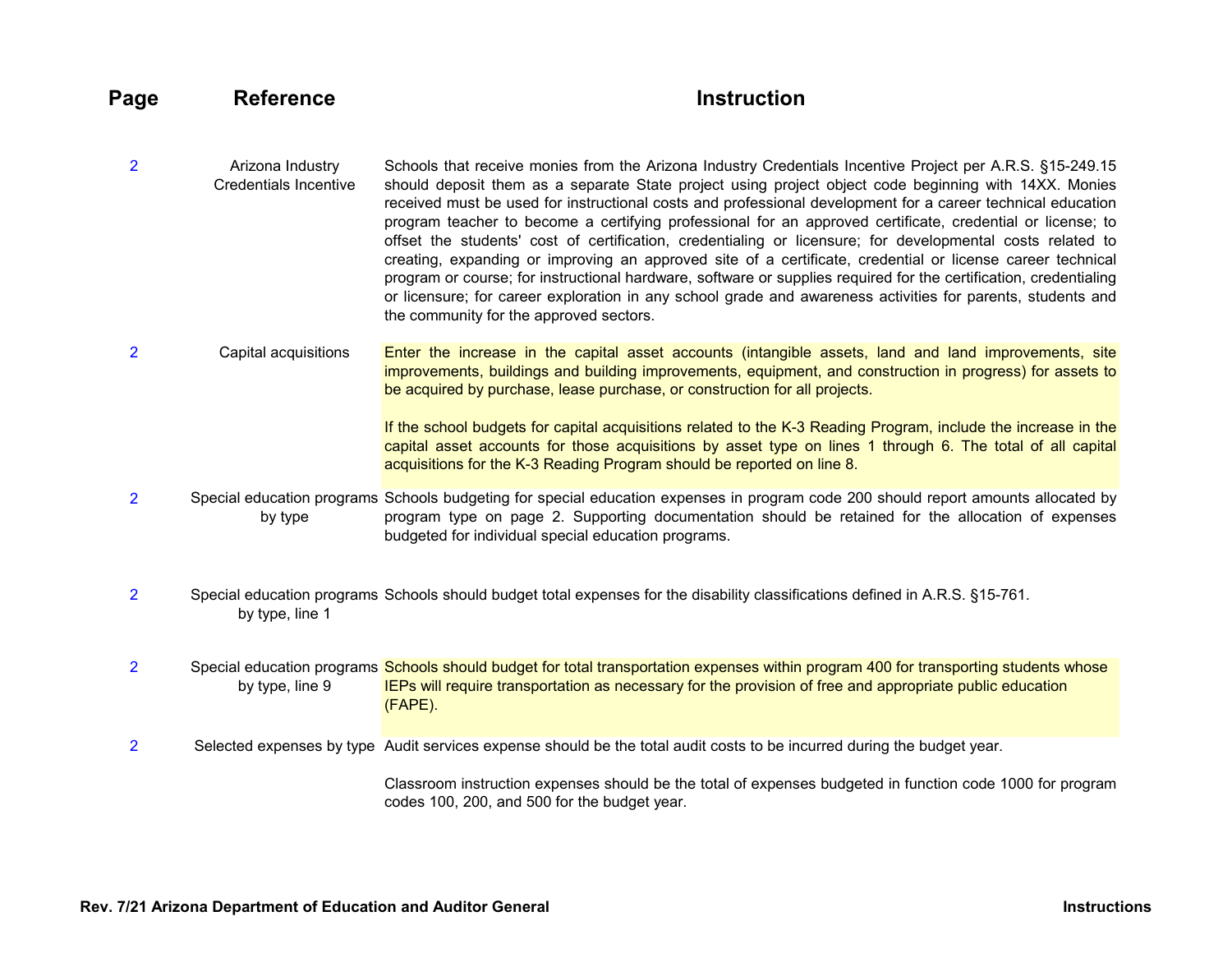# **Page** Reference **Instruction**

- <span id="page-18-2"></span>[2](#page-3-0) State equalization assistance budgeted for food service expenses Schools participating in the National School Lunch Program are required to spend a portion of their State equalization assistance to support the operation of their food service program. Schools must report on their budget the amount of State equalization assistance that will be expended for their food service program during the 2022 school year. This amount will be used to determine school compliance with State matching requirements pursuant to CFR Title 7, §210.17(a). ADE's Health and Nutrition Services will verify that the amount reported on the budget was reported as spent when schools' annual financial reports are submitted. Direct any questions related to State matching requirements to Health and Nutrition Services at (602) 542- 8700.
- <span id="page-18-0"></span>[2](#page-3-0) Instructional Improvement See USFRCS page III-B-1 for guidance on using the Instructional Improvement Project (Project 1020). Project
- <span id="page-18-1"></span>[2](#page-3-0) Instructional Improvement Instructional Improvement Project monies spent for dropout prevention programs and instructional Project, lines 3 and 4 improvement programs must be spent for maintenance and operation purposes only.
- <span id="page-18-3"></span>[2](#page-3-0) Debt service Debt service amounts should include budgeted interest and redemption of principal for all programs. Interest should be budgeted expenses for object code 6850. Redemption of principal should include budgeted payments for principal on capital leases and other long-term debt that will be recorded as a reduction of the related liability.
- <span id="page-18-4"></span>[2](#page-3-0) Full-time equivalent teachers Report the estimated full-time equivalent (FTE) certified, noncertified, and contract teachers on lines 1-3, respectively. These amounts may include fractional FTE for part-time teachers. A teacher should be reported on only 1 line. If a teacher is both a certified and contract teacher, report only the applicable FTE on line 3. Do not include instructional aides or assistants.
- <span id="page-18-5"></span>[3](#page-4-0) Classroom Site Project Schools receive revenues from the Classroom Site Project (CSP) each year. A.R.S. §15-977(G)(1) requires the Joint Legislative Budget Committee to calculate an estimated per pupil amount each year. For FY 2022, the estimated cash payment is \$733 per "Group A weighted" pupil (CHAR55 Tab, Total of Non-AOI weighted student count—line 17, AOI full-time weighted student count—line 52, and AOI part-time weighted student count—line 86). The FY 2022 CSP YTD Payments Reports will be available on ADE's website beginning in August 2021 at http://apps.azed.gov/SchoolFinanceReports/Reports